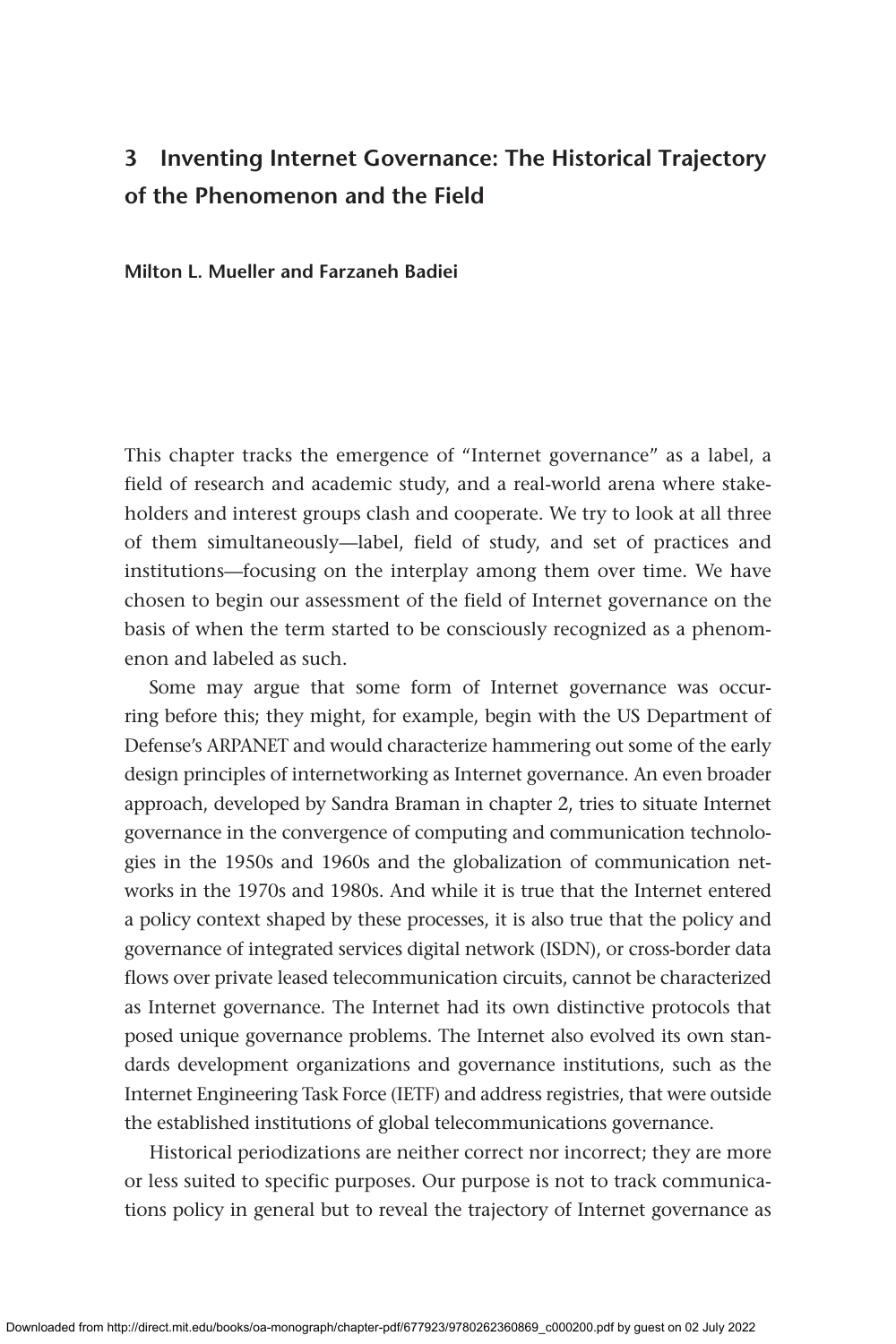a distinct arena of public policy and global governance. By doing that, we hope to assess the usefulness and longevity of the term "Internet governance" as the label for this field. It makes sense, therefore, to start with the time period after the Internet protocols had been developed and implemented and their use by the public had reached the point at which it posed problems that had to be resolved in public arenas through legal, political, and institutional means. This did not happen until the Internet was open to widespread public use and was recognized as something that could be or should be subject to public governance.

Our chapter contributes to the overarching theme of this book by analyzing the evolution of the field of Internet governance studies. We show how Internet governance research and scholarly participation appeared at stages of the Internet's development, the emergence of distinct Internet governance problems, and how and why they became important research topics. This can help scholars identify emerging topics that relate to Internet governance. We have also identified how various disciplines got involved with Internet governance research. For example, early on, the Internet governance field was mostly rooted in legal studies, but as the Internet became more widespread, its governance started to intersect with other fields such as political science and international relations. We briefly mention the emergence of theories of Internet governance, new research methods, and the use of new research tools to analyze Internet-generated data.

# **Phase One (1993–1997): Discovery and Exceptionalism**

The term "Internet governance," as far as we can tell, does not appear in any scholarly or news articles before 1995 (Kowack 1995). But the words "governance" and "law," on the one hand, and "cyberspace," "Internet," and "the Net," on the other, started to be used in close association with each other several years before that, roughly from 1993 on (see, for example, Braman 1995). That period corresponds to the emergence of the Internet as a mass public medium. That emergence was contingent on three events: the development and adoption of the World Wide Web protocol from 1989–1993, the publication of freely downloadable web browser software after 1991, and the privatization of the Internet backbone and its opening to commercial use by the US National Science Foundation in 1995. Together, these developments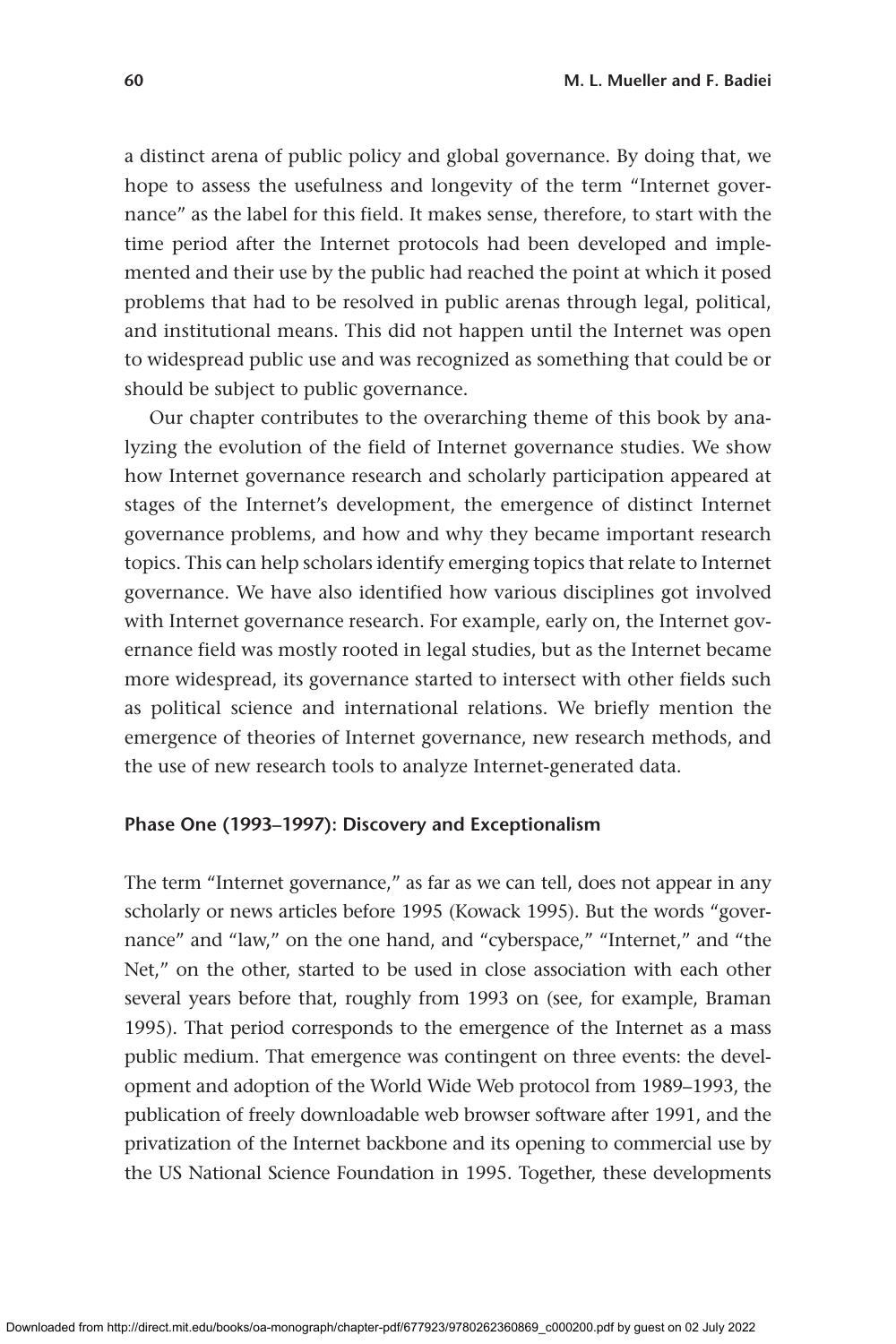#### **Inventing Internet Governance 61**

made the Internet accessible to ordinary businesses and end users. (For an early newspaper account of this transition, see Lewis [1994].)

The most notable and interesting feature of the earliest Internet governance discourse is its vigorous debate on conceiving of cyberspace as its own place, or what some have called Internet exceptionalism. John Perry Barlow (1996) is usually put forward as the paragon of exceptionalism, but typically this is done to discredit the idea on the cheap. Barlow is a convenient strawman for antiexceptionalists because he was a rock lyricist, not a social science scholar, and his *Declaration* was a manifesto and rallying cry, not a carefully developed, theoretically grounded argument.

But contemporary to Barlow, legal scholars were having a far more serious debate about the extent to which cyberspace was a terrain that should develop its own rules and institutions. David Johnson and David Post were also exceptionalists (Johnson and Post 1996), and they were among the first to ask explicitly, "How shall the net be governed?" (Johnson and Post 1997). Focusing on the Internet's operational reliance on voluntary transborder cooperation, they developed an argument for decentralized, emergent law as an alternative to traditional hierarchical, state-centric control. The word "governance," which was also gaining credence in UN documents at the same time (UNDP 1997), was a softer term than "government" and implied a more polycentric order.

Johnson and Post's argument is often unfairly equated with a cruder, technological determinist argument that the Internet is inherently resistant to state control. But the emergent law argument was normative, not positive: it asserted that the Internet could and probably *should* follow a new model of nonnational governance, not that it necessarily *would* be governed in that way.

Even before Johnson and Post, in what is perhaps the earliest law review article on cyberspace governance, Hardy (1994) also opted for the exceptionalist camp. Like others in this period, he does not use the term "Internet governance" but refers to cyberspace law, or the customs and rules associated with its governance. His paper asks whether we should treat (the whole of) cyberspace as a separate jurisdiction. While inspired by law and economics scholars and judges, Hardy also refers to multistakeholder collaboration and bottom-up rulemaking. He rejects established intergovernmental organizations as unsuitable for resolving transjurisdictional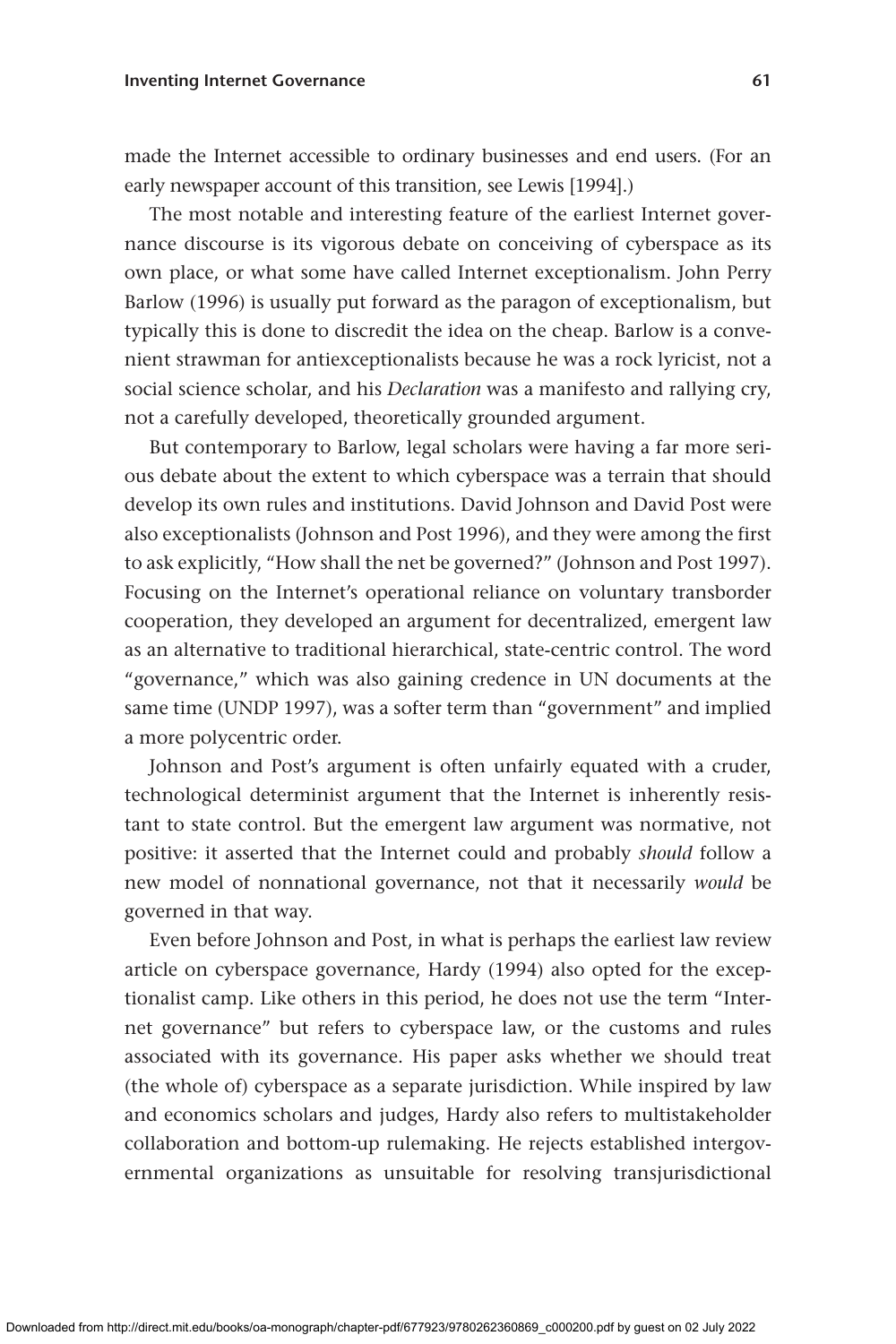disputes on the Internet and instead puts forward the idea of having a world cyber court. He calls for "international cooperation among a wide array of groups" for the court, which seems to imply a multistakeholder governance system. Similarly, Tim Wu addressed the issue of cyberspace sovereignty not the sovereignty of states, but of cyberspace itself—in 1997 (Wu 1997). Wu's treatment contained a remarkably prescient discussion of the application of international relations theory to cyberspace governance. As with Hardy, cyberspace governance, not Internet governance, is the dominant label. It was, as the next section explains, the formation of the Internet Corporation for Assigned Names and Numbers (ICANN) that cemented the term "Internet governance" into place.

Aside from the broad discourse about the new world created by cyberspace, legal scholars were attuned to the less sweeping but still novel and intellectually exciting problems raised by the commercialization of the Internet. Novel legal issues were posed by the nascent online economy:

- Trademark law and domain names (Burk 1995)
- Intermediary responsibility and copyright protection (Boyle 1996; Hardy 1994; Samuelson 1996)
- Censorship and filtering of Internet content (Resnick 1997; Resnick and Miller 1996)
- Private contract law versus public law and jurisdictional conflict (Perritt 1996)

As the fascination with cyberlaw studies burgeoned, conservative legal scholars reacted against it, insisting that there was no new cyber jurisdiction or territory or that calls for a new jurisdiction constituted a call for "cyber-anarchy" (Goldsmith 1998). Cyberlaw was ridiculed as tantamount to the study of "the law of the horse" (Easterbrook 1996). Such an effort, a prominent legal scholar proclaimed, was bound to be "shallow and to miss unifying principles" (Easterbrook 1996, 207).

Easterbrook was claiming—wrongly as it turned out—that technology did not or could not transform societal interactions sufficiently to justify a specific analysis of how law related to the technology. This evolved into a debate on the sociology of technology. Legal scholars were asking whether Internet technology altered laws and institutions or were incorporated into established legal principles, just as science and technology studies had for some years before been defined by an ongoing debate between realists who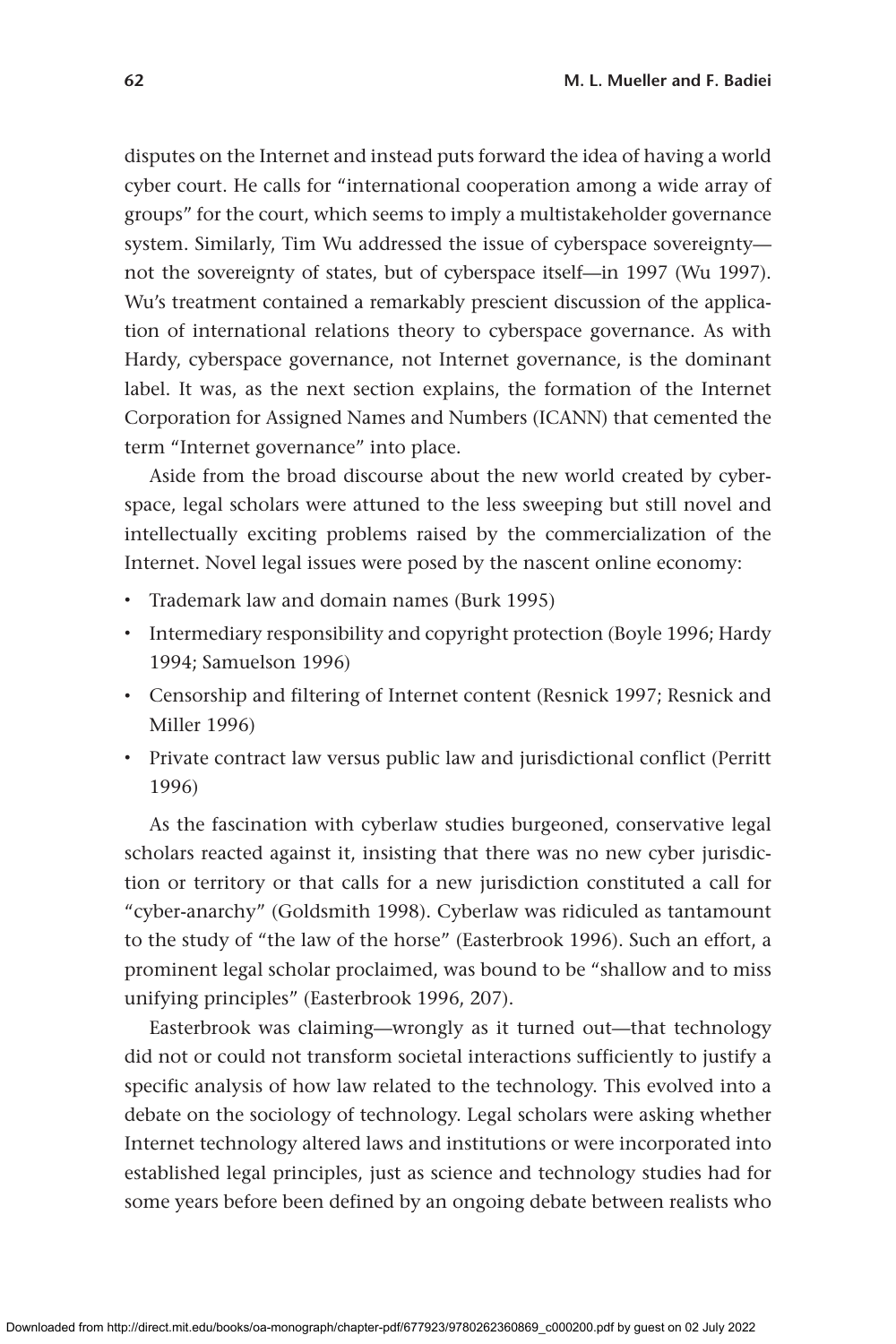emphasize the autonomous or deterministic effect of technologies and social constructivists who focus on how societal factors shape the final form taken by technical systems. Lessig's (1999a) code-as-law argument was, in essence, an attempt by a legal scholar to reinvent the wheel of social studies of technology.

A key feature of this period is that the Internet governance field is rooted in legal studies. The literature is already addressing issues in international relations, institutional theory, science and technology studies, global governance, and the role of global civil society, but legal scholars are doing most of the work (Kowack [1995] is a rare exception). In retrospect, almost every aspect of current issues in Internet governance, including the nexus between national security and cybersecurity (Arquilla and Ronfeldt 1993), had been posed in some form in these initial years. Yet in this first phase, North America is overwhelmingly the center of research and writing. Very little attention is paid to the implications of Internet growth and policy to other nations or cultures or to how Internet governance might play into interstate rivalries.

## **Phase Two (1996–2003): ICANN** *Über Alles*

The term "Internet governance" came to prominence in 1996–1999, when it became associated with the struggle to create a new institution to take over global coordination of Internet domain names and IP addresses. The formation of ICANN took center stage in Internet governance discourse and research, and the term "Internet governance" became widely used to describe this area.<sup>1</sup> Ironically, during the period in which "Internet governance" becomes widely used as the label for the conflicts over control of the root of the domain name system (DNS) and the policy battles associated with domain-name trademark conflicts, the term is also actively resisted by many involved in the names and numbers debates, especially the technical community stakeholders.<sup>2</sup> In what turns out to be a losing battle, they insist that "governance" is a misleading term because the Internet Assigned Numbers Authority (IANA) is not the Internet and governance of domain name and IP address resources is merely technical management, not governance or policy. A seminal book from this period, which published the results of a 1996 conference of academics and practitioners around the problem of institutionalizing the IANA, was deliberately titled *Coordinating*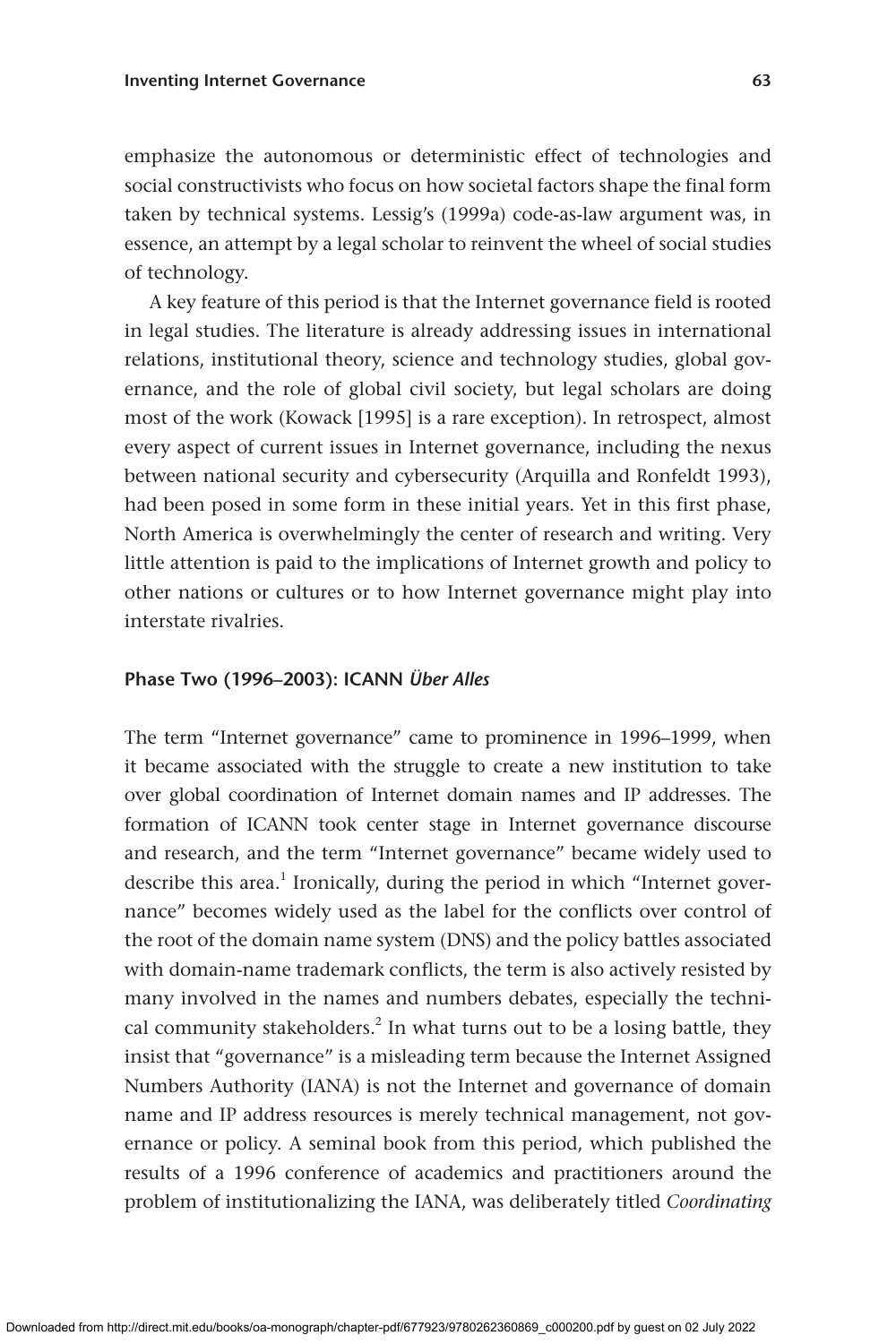*the Internet* and did not refer to governing it (Kahin and Keller 1997). And yet, almost all results of searching the LexisNexis Academic database for the term "Internet governance" in this period relate to the controversies over control of IANA and the formation of ICANN.

Research and writing during this period shifted away from more abstract exceptionalism debates to the question of building a real governance institution. But exceptionalism was often an unstated assumption, in that few actors in a position of influence wanted the Internet to be subsumed under existing intergovernmental regimes. Who, then, would control a global, centralized institutional framework to coordinate domain name and address assignment? How would this institution be structured? How would it be made accountable? Fulfilling the expectations and norms of the exceptionalists, the encounter with those problems culminated in an institutional innovation, the ICANN (Mueller 2002).

The formation of the ICANN regime resolved conflicts over property rights that had been created by attempts to appropriate new global technical resources (primarily domain names). It also addressed the coordination problems posed by managing critical Internet resources in a manner that would retain global compatibility. As Wolfgang Kleinwächter noted, ICANN was a "silent subversive" because of the way it altered the role of states in global governance (Kleinwächter 2001). Indeed, for a time ICANN was hailed as a paradigm of new forms of governance ushered in by the networked age (Ahlert 2001; Hofmann 2005; Levinson 2002). Others, however, while recognizing its novelty, mounted strong challenges to the model's legality and legitimacy (Froomkin 2000; Weinberg 2000).

ICANN was controversial because it was a private nonprofit corporation unilaterally delegated by the United States to be the global authority over the root of the domain name and Internet address spaces and empowered to resolve key public policy problems through the issuance of private contracts. These contracts were a means of addressing competition policy issues in the commercial market for domain names, domain-name trademark conflicts, the allocation of Internet addresses, and related problems. Klein and several others explore another interesting aspect of the ICANN experiment namely, its early attempt to use global, democratic elections to keep its board of directors accountable (Klein 2001; Palfrey 2004; Weinberg 2001).

Given the overarching *problematique* of the relationship between internetworking and national sovereignty, the role of governments in ICANN's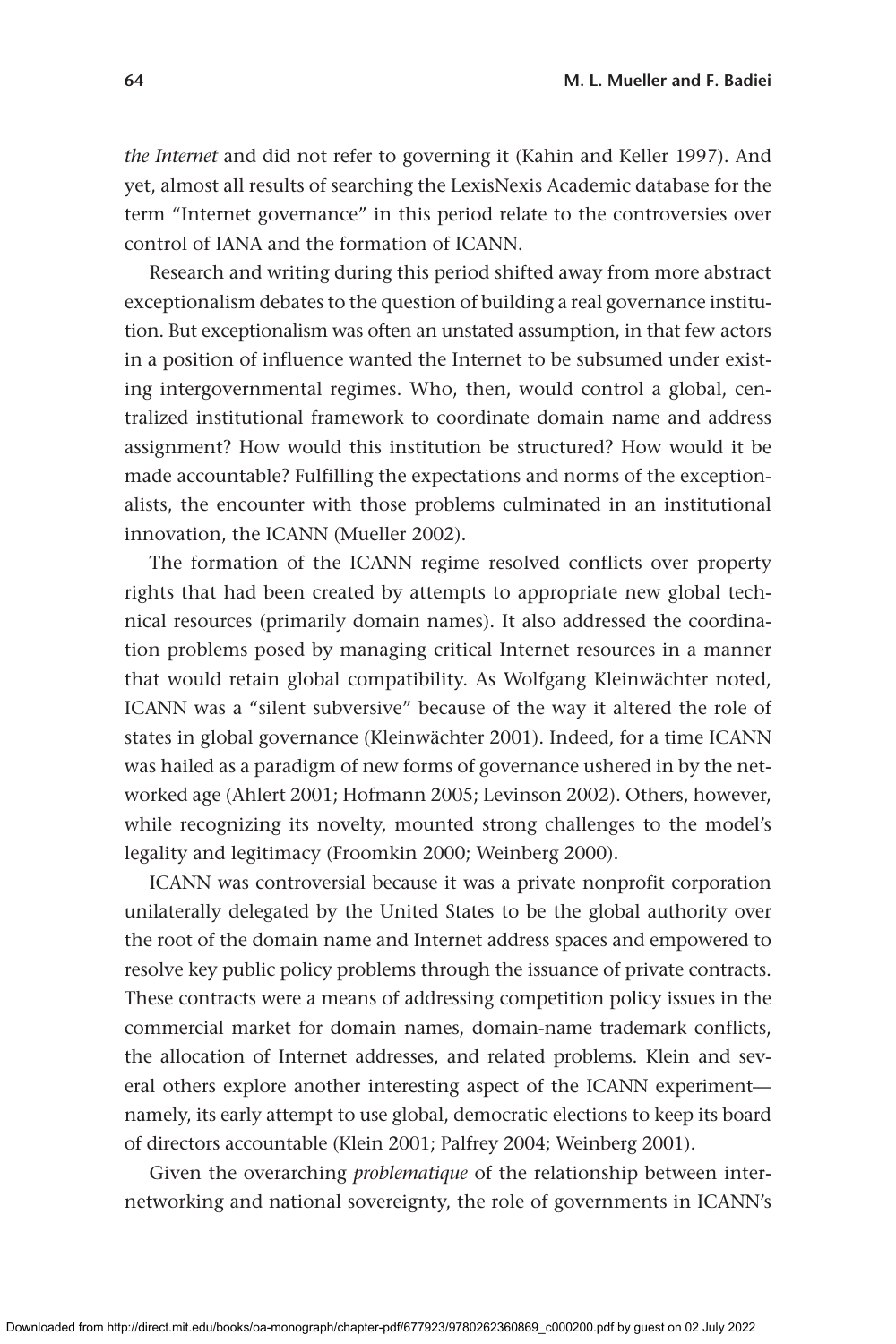formation has always been a topic of interest, and we begin to see political scientists drawn into Internet governance research. Volker Leib and Daniel Drezner, for example, examined EU–US interactions in the initial negotiations over ICANN (Drezner 2007; Farrell 2003; Leib 2002). In the real world of institutions, this *problematique* led to the creation and gradual empowerment of ICANN's Governmental Advisory Committee (GAC). The GAC was a strange beast: simultaneously a mini-intergovernmental organization composed of representatives of nation-states and an organ of a private California nonprofit public benefit corporation offering nonbinding advice to the organization (Weinberg 2011).

# **Phase Three (2003–2009): World Summit on the Information Society and Internet Governance Forum**

In the 2003–2009 phase, Internet governance becomes fully recognized as a domain of global governance, and the boundaries of what is considered Internet governance expand beyond ICANN. In the business world, this phase also marks the rise of social media platforms around global corporations such as Facebook, Twitter, and Google. Large-scale global intermediaries residing on the Internet transform the context in which traditional communication policy issues are debated. But the key turning point in both research field formation and the actual practice of governance was the World Summit on the Information Society (WSIS).

During the WSIS, which lasted from 2002 to 2005, ICANN became the provocation for international clashes over the US role in Internet governance and the position of state and nonstate actors in shaping it. Using Google search counts as a metric, we find that the period of the WSIS corresponds to the high point of "Internet governance" as a search term with currency among the web-using public (figure 3.1). Awareness of Internet governance was raised in the developing world and especially among diplomats and government ministries, who had to learn what Internet governance (and perhaps even what the Internet) was. It led to the creation, in 2004, of the UN Working Group on Internet Governance (WGIG), which was charged with developing a working definition of the term. In the early stages of the WSIS process, definitional debates centered on the distinction between a narrow approach, encompassing only ICANN-related functions, and a broad definition, seeming to include anything and everything related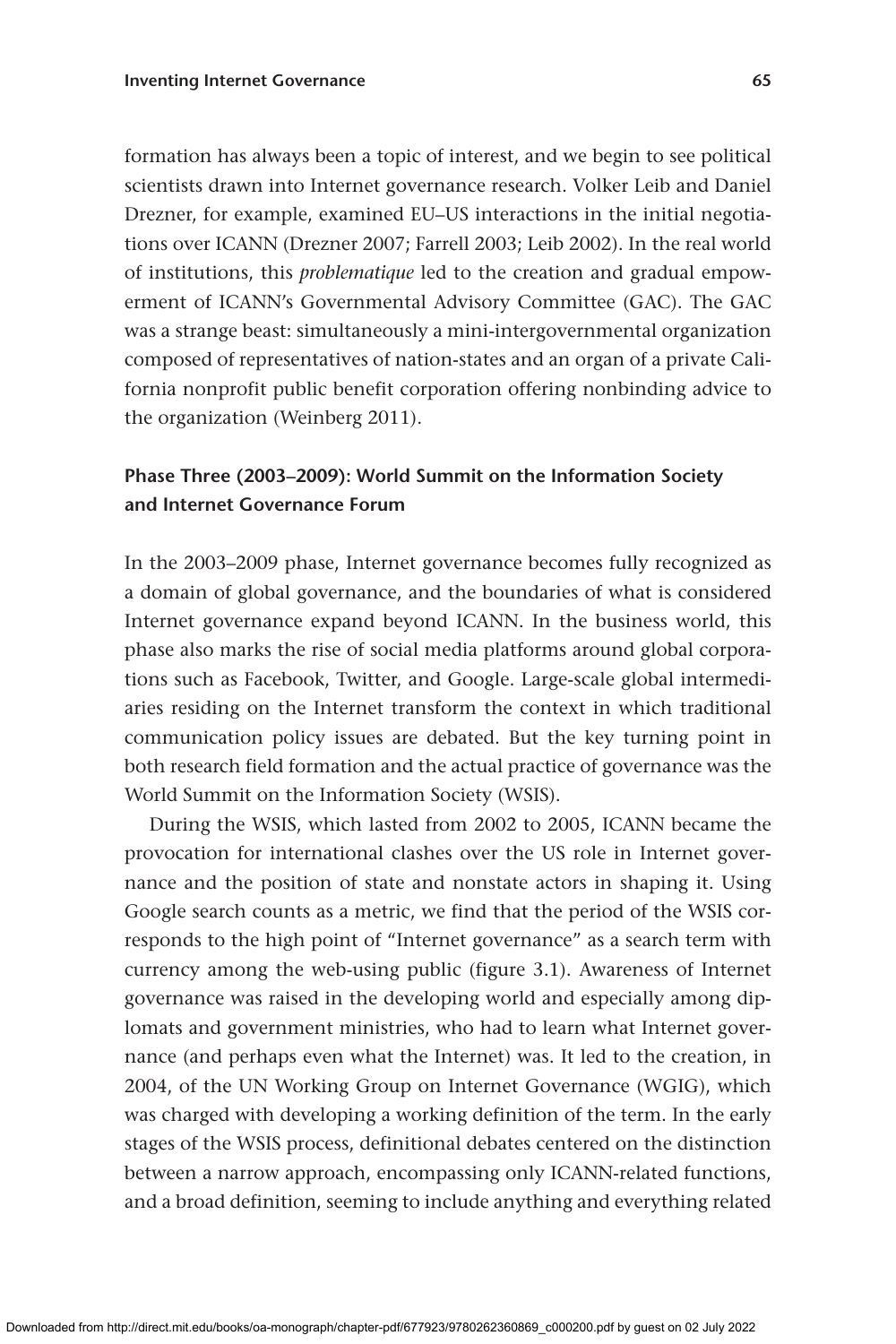

**Figure 3.1** Occurrence of "Internet governance" as a search term worldwide by year.

to information and communication technologies. Both extremes missed the mark. Confining concepts of Internet governance to ICANN was justified by the undeniable fact that DNS and IP governance was central to the actual functioning of the global Internet, but it was evident that other processes also governed the global Internet, such as standardization bodies, trade in services agreements, World Intellectual Property Organization treaties, law enforcement activities related to cybercrime, and so on. On the other hand, any attempt to stretch "Internet governance" to include matters like the construction of physical telecommunications infrastructure, spectrum management, open standards, national e-government initiatives, and the like was simply based on an uncritical attempt to conflate all forms of information and communication technology with the Internet.

In its agreed definition, the WGIG expanded the meaning of Internet governance beyond ICANN, applying the term to any and all "shared principles, norms, rules, decision-making procedures, and programmes that shape the evolution and use of the Internet" (Drake 2005; MacLean 2004). The definition obviously drew on Krasner's (1983) canonical definition of international regimes but, reflecting the enlarged role of nonstate actors in managing the Internet, noted that these shared processes involve not just governments but business and civil society as well.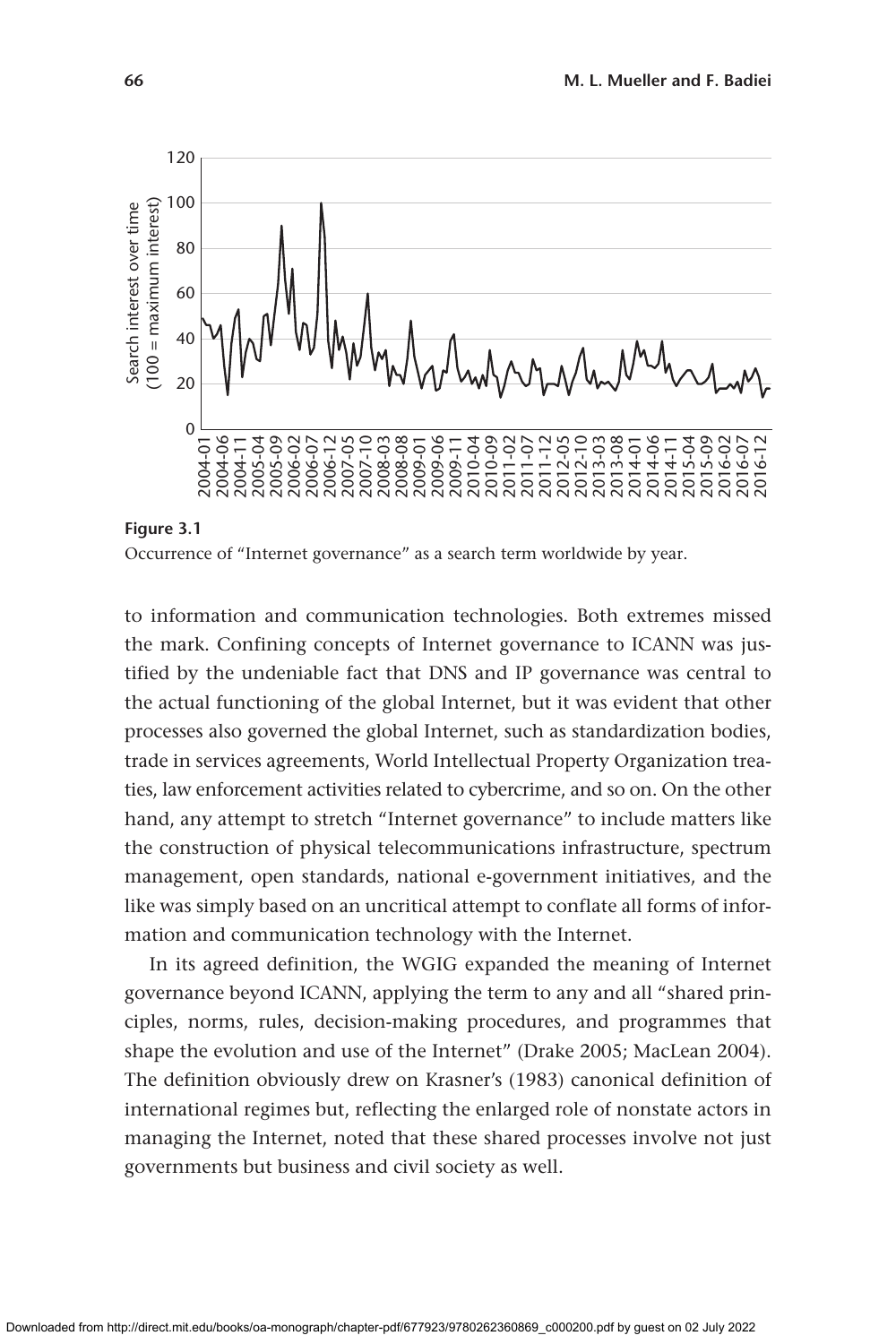The WGIG-WSIS definition ratified the position of nonstate actors in Internet governance and put many of the traditional problems of communication and information policy within its frame. Reinforcing this trend, in their confrontation with states, ICANN and its defenders found it useful to emphasize the open and multistakeholder nature of ICANN processes. What had been described as private sector leadership or self-regulation in the early days of ICANN's formation was now repackaged as the multistakeholder model. Intergovernmental organizations such as the United Nations and intergovernmental processes such as the WSIS had to be opened up to civil society and the private sector. Whereas, before, ICANN's most powerful actors had scorned or marginalized civil society stakeholders, they now embraced them as evidence of their relative openness and the superiority of its private-sector-led governance model. A new line of research opened around multistakeholder governance, and Internet governance researchers began to look at other domains such as the environment for precedents and at the preexisting literature on transnational governance networks (Cave et al. 2007; DeNardis and Raymond 2013; Levinson and Smith 2008; Sørenson and Torfing 2007).

The literature on the WSIS is large and of uneven quality but contains many important insights into international institutions, the participation of civil society in global governance, the role of the United States, and of course Internet governance itself. One of the ironies of the WSIS is that it was supposed to address the full range of communication-information policy but ended up becoming almost entirely focused on ICANN and Internet governance. A good descriptive analysis of the WSIS process from the standpoint of a traditional civil society development advocate and UN system insider can be found in Souter (2007). Hans Klein (2004) provides a valuable analysis of the politics of the WSIS placed in the context of UN summits. Wolfgang Kleinwächter (2004) and Marc Raboy (2004) provide additional participant accounts of the WSIS process, while Mueller (2010) examines the post-WSIS Internet governance landscape and emphasizes the continuing tension between networks and states as forms of governance.

WSIS created a new set of expectations regarding the ability of civil society actors to participate in global Internet governance processes (Padovani and Tuzzi 2004; O'Siochru 2004; Raboy 2004). While it often disappointed stronger advocates of participatory democracy and failed to resolve the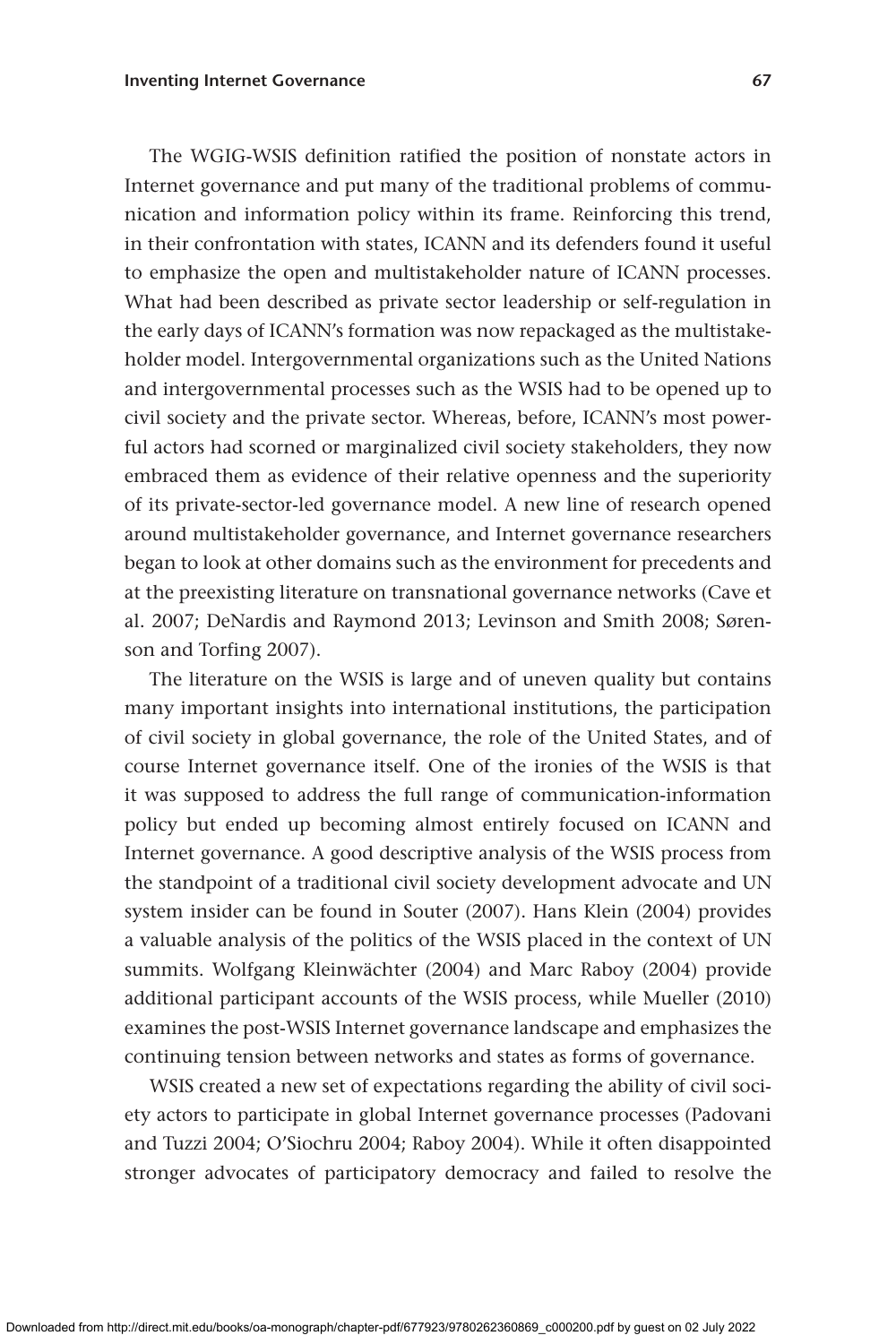debates about ICANN and the US unilateral role in Internet governance, WSIS did create a new institutional vehicle for carrying on discussion and debate around those issues: the multistakeholder Internet Governance Forum (IGF). There is a huge amount of policy literature and occasional papers around the IGF but very little deep scholarly analysis. Malcolm (2008) carefully traces the developments of the IGF's first two years and offers a normative analysis of how it can be reformed to fulfill the promise of multistakeholder governance.

Another immediate result of WSIS was the formation of an academic network specifically devoted to Internet governance research: the Global Internet Governance Academic Network (GigaNet) in 2006. In early 2006, during the formative stages of the new UN IGF, emails and conversations among a core group of academics led to a conclusion that within the post-WSIS environment there was no natural home for Internet governance research and education. They decided to create their own independent academic platform, introducing a sometimes awkward separation from the civil society nongovernmental organizations with whom they had been connected during the WSIS process. GigaNet has held annual symposia showcasing Internet governance research concurrently with the IGF every year since the first IGF in 2006.

The dialogue and writing about the appropriate definition of Internet governance was not entirely settled by WSIS but continues to this day. To some, Internet governance includes only those technical, legal, regulatory and policy problems that arise as a direct consequence of the involved parties' mutual use of the Internet protocols to communicate. Laura DeNardis provides a clearly reasoned basis for distinguishing between studies of Internet content and usage and the governance of the Internet per se. "Issues of Internet governance relate to Internet-unique technical architecture rather than the larger sphere of information and communication technology design and policy" (DeNardis, 2014, 19). Another issue is that governance in cyberspace is so distributed and indirect that it is often unclear where authority to govern lies. Van Eeten and Mueller (2013) initiated a critical scholarly debate about whether IGF and other forums in which Internet governance is discussed can be considered Internet governance at all. That debate is taken up by Hofmann, Katzenbach, and Gollack (2016), who attempt to introduce a distinction between governance and regulation.

Whether the IGF constitutes governance or a mere talk shop, it seems to have set in motion a process of institutional isomorphism, with multiple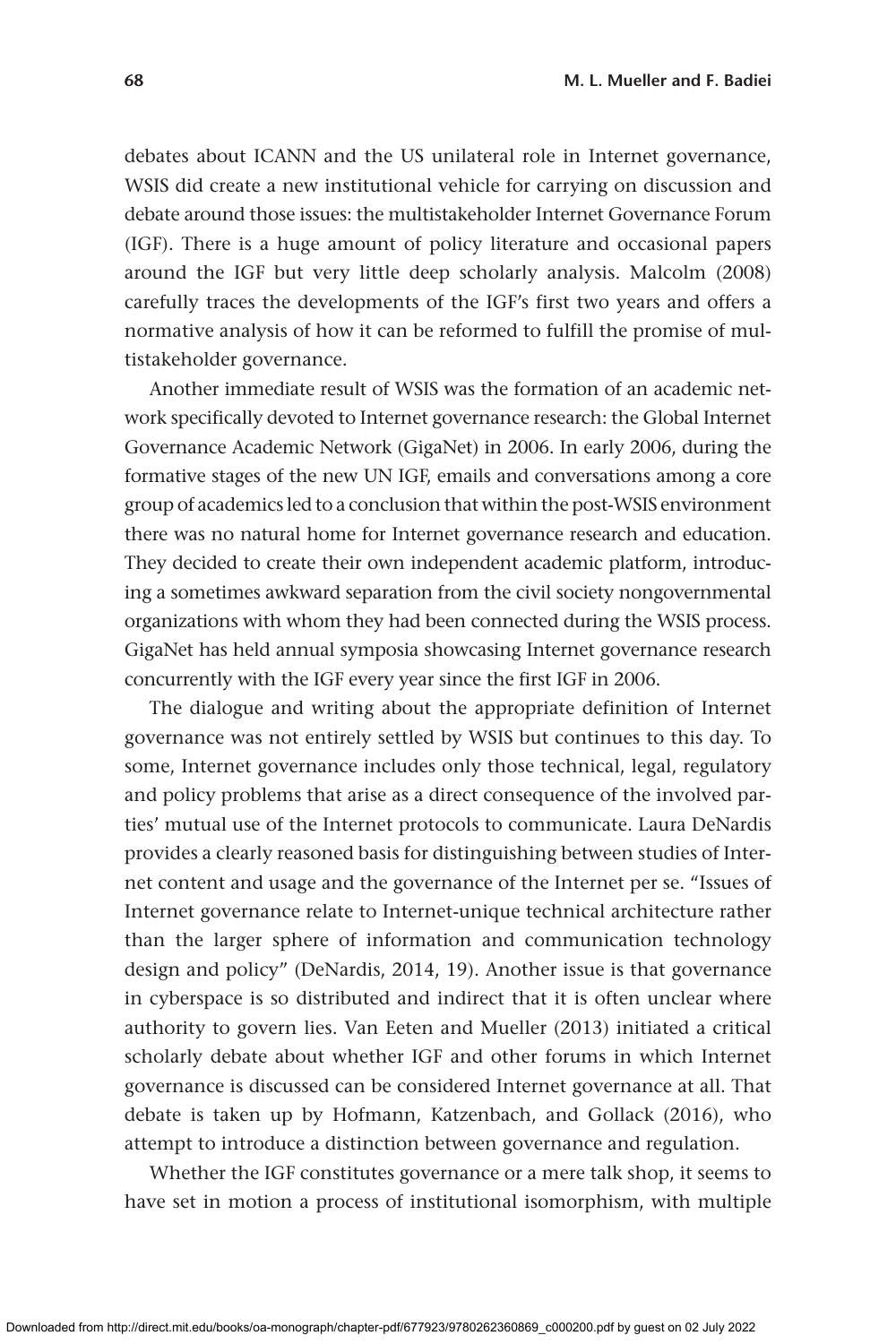national and regional Internet governance forums following in its wake (Epstein and Nonnecke 2016). Studying these forums, Epstein and Nonnecke develop a distinction between substantive and performative multistakeholder governance of the Internet. Although the IGF is more of a performative multistakeholder Internet governance process, they argue that the regional and national Internet governance forums may become the link between the UN IGF and local Internet rulemaking.

While WSIS captured the attention of scholars who self-identified as Internet governance researchers and analysts, a whole new set of governance problems was brewing in the largely noninstitutionalized space formed by transnational Internet services and commerce. There was growing awareness of the power of states to shape Internet governance, led by an oft-cited work by Goldsmith and Wu (2006) arguing that states are still in control and everything will return to normal. At the same time, other scholars emphasized the ways the Internet had altered the nature of global governance of information and communication and that new forms of governance were developing.

One key area of development was Internet content regulation—that is, blocking and filtering. As nation-states gradually learned how to filter and block websites from outside their jurisdiction as an attempt to maintain sovereign control of information—and users and external actors explored ways to circumvent those barriers—an important empirical body of literature grew up around efforts by scholars to track and understand these practices. Ronald Deibert's Citizen Lab at the University of Toronto developed technical tools and methods for the systematic global analysis of Internet filtering by states (Deibert et al. 2008, 2010, 2012). Computer scientists also joined the fun, using automated Internet measurement techniques to collect data on censorship and circumvention practices (Leberknight et al. 2010; Wolfgarten 2005). Growing attention was also paid to the way private intermediaries regulated content (Wagner 2016).

A school of research focused on the economics of information security also developed during this period. While this began with a more traditional information security focus (Anderson 2001), the growth of cyberspace and the movement of ever-more social capabilities onto the Internet meant that these researchers increasingly intersected with cybersecurity and Internet governance issues, although they rarely used those labels to describe their work (Anderson and Moore 2007; Moore 2008). The new field was based on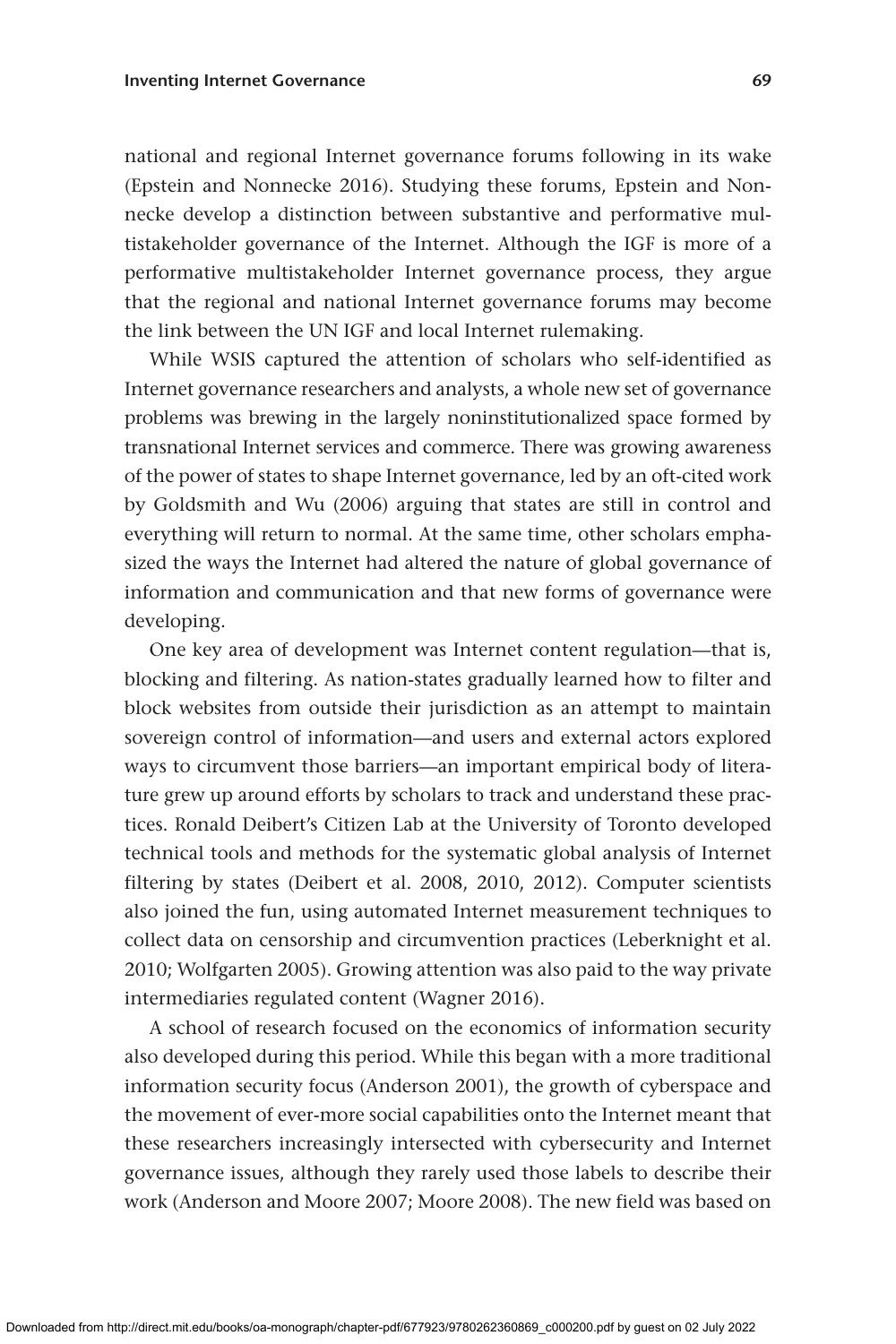the insight that the Internet's security problems are not simply technical but are driven by the economic incentives of actors and firms. Work in this area feeds into policy discourse by analyzing, for example, the cost-benefit trade-offs of Internet service providers' efforts to secure their networks and customers, the assignment of liability to software producers or Internet service providers, the impact of network externalities or tragedies of the commons, and the ways in which markets interact with government action in response to security problems.

Intermediary liability had been considered an Internet governance issue since the earliest days of the commercial Internet (Hardy 1994), but discussions of the topic became more prevalent with increases in Internet usage and the growing profitability of Internet intermediaries. The rise of online market intermediaries (e.g., eBay and Amazon), search engines such as Google, and social networks such as Facebook and Twitter brought to the fore new policy issues around topics such as defamation, copyright and counterfeit goods, and e-commerce (see, e.g., Mann and Belzley 2005). In this period, the immunity of intermediaries from liability was extensively discussed (Lemley 2007). This discussion continued into the fourth phase of the field's evolution, especially with efforts to pressure social media platforms to identify and take down terrorist content and the European Court of Justice decision on the right to be forgotten, which forced intermediaries to delink materials from their search engine results at the request of a claimant.

The tension between the Internet's capacity to quickly and easily share digital content, on the one hand, and the protection of copyright and trademarks, on the other, provided one of the major flashpoints of policy conflict and research. Media giants and national and international rights protection collectives had the resources to pursue a copyright and trademark protectionist strategy on a global basis. Incumbent copyright holders became some of the strongest advocates for imposing policing and enforcement responsibilities on Internet service providers and social media platforms (Bridy 2010; Horten 2012; Mueller, Kuehn, and Santoso 2012). The DNS also became an arena where rights holders sought preemptive protections for rights to names (Froomkin 2002; Galloway and Komaitis 2005).

If the rise of the Internet has mobilized copyright and trademark owners, it also sparked a new social movement that pushed in the opposite direction (Benkler 2006; Boyle 1997; Lessig 2005). This access to knowledge (A2K) movement was inspired by institutional analyses that view a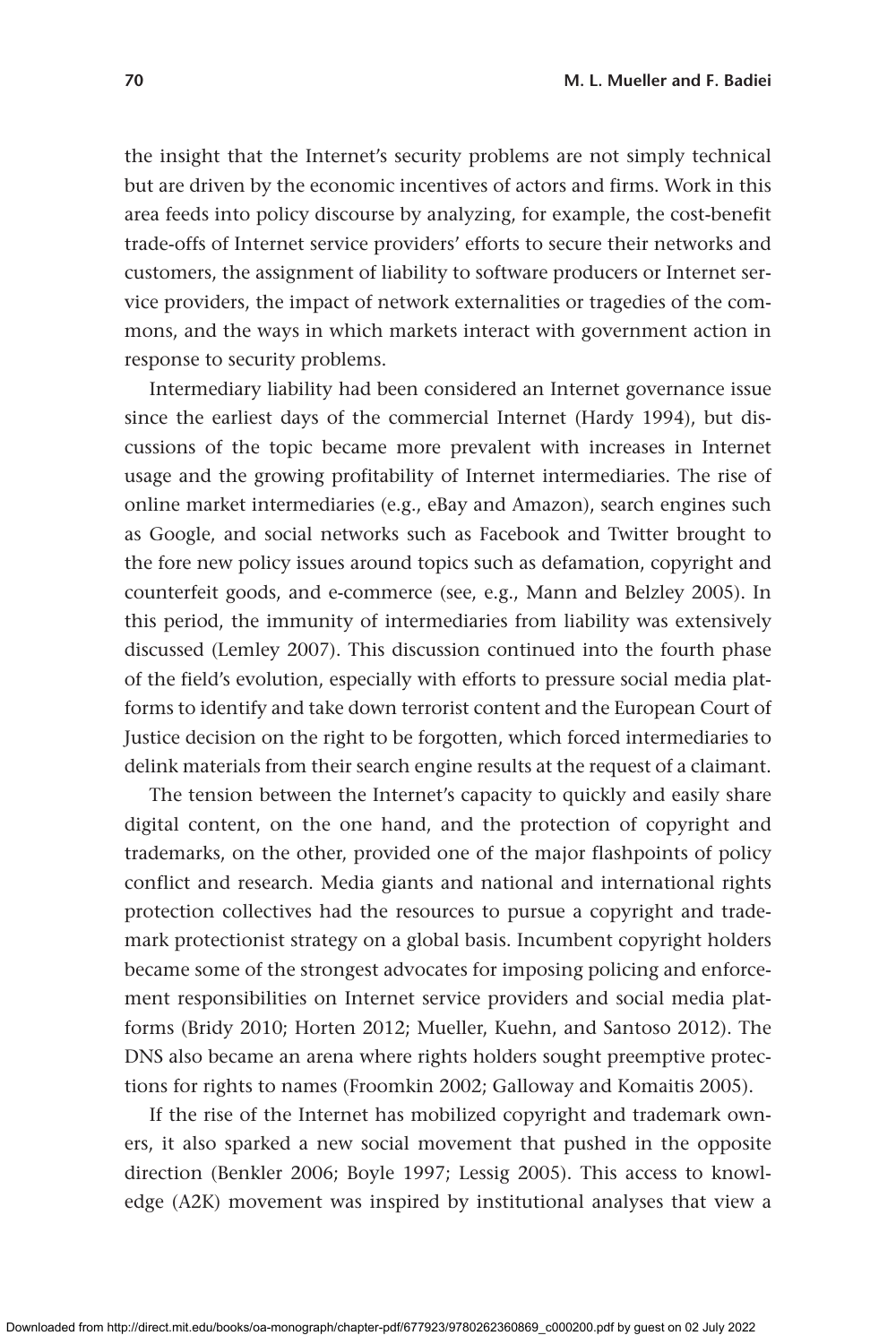commons as a desirable governance model (Kranich 2004). Open, nonproprietary access to information was seen as especially appropriate because consumption of information is nonrivalrous. The movement had its origins in the developers of free and open source software, who pioneered new contractual mechanisms deliberately designed to prevent informational resources from being privately appropriated (O'Mahony 2003; Raymond 2001; Stallman 2002; Weber 2004). By the middle of the first decade of the 2000s, this actor network had become a full-fledged social movement that melded the free software movement with critics of the patent system in drugs and biotechnology and opponents of copyright and trademark maximalism. The A2K movement, like its opponent, was transnational in scope and self-consciously took its cause into international organizations (notably the World Intellectual Property Organization) and national legislatures (May 2007). These two forces had a historic collision in 2011–2012 over two proposed laws in the United States that would have implemented domainname blocking mechanisms similar to China's in the service of copyright enforcement (Benkler et al. 2015; Sell 2013).

#### **Phase Four (2010–): Surveillance, Securitization, and Alignment**

In the fourth phase, ongoing as we write, issues of surveillance, privacy, and cybersecurity have become increasingly central to Internet governance politics and research. The Internet is going through a process of securitization (Cavelty 2007; Deibert and Rohozinski 2010), which further reinforces the linkages between the nation-state and Internet governance. As this happens, interest in and explicit mentions of "Internet governance" in the fields of political science and international relations grow exponentially (figure 3.2). In the research explicitly focused on the national and transnational power implications of the Internet's vulnerabilities, the term "security" no longer refers to more narrow technical forms of security but starts to mean exactly what it does in mainstream international relations research. Internet governance research now overlaps with studies of war and interstate conflict, deterrence, foreign policy, espionage, terrorist groups, and the threat to critical infrastructures that might be posed through cyberspace vulnerabilities. These concerns are often explicitly linked to the international diplomatic and policy conflicts over Internet governance (e.g., Segal 2016). Well-known international relations (IR) scholars such as Joseph Nye, who were unfamiliar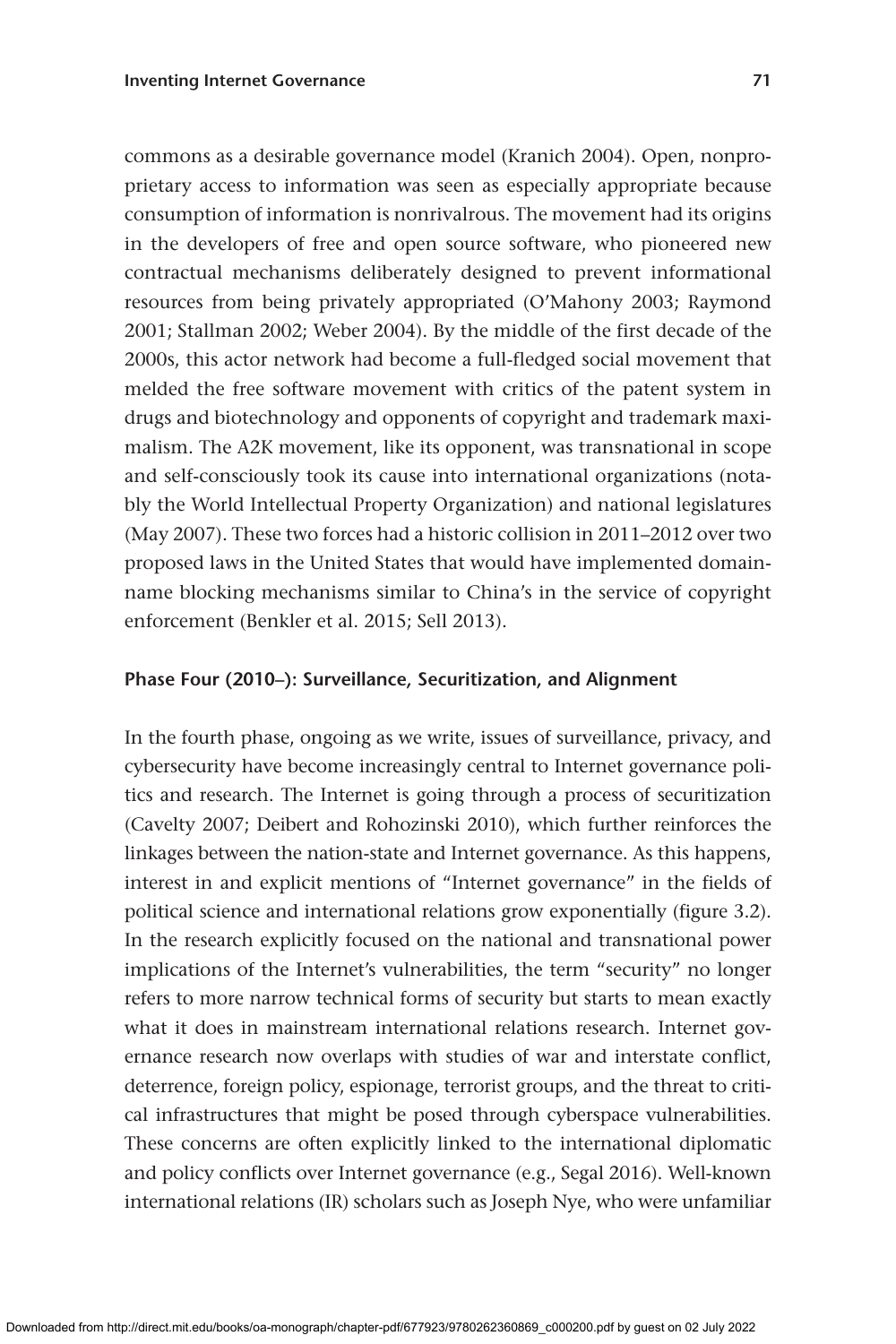

#### **Figure 3.2**

Occurrence of "Internet governance" in journals in ProQuest political science database by year.

with the decade of Internet governance research preceding the involvement of political scientists, reinvented certain themes, characterizing Internet governance as a "regime complex" (Nye 2014). There is even a systematic application to cyberspace of the classic IR concepts of the security dilemma (Buchanan 2016) and deterrence (Gartzke, Lindsay, and Nacht 2014).

The Edward Snowden revelations, which exposed internal documents about the pervasive global surveillance of the US National Security Agency, were a watershed in this process. The classified documents confirmed the surprisingly large scale and scope of digital surveillance, rekindling longstanding debates about privacy, encryption, and the powers of the state relative to the individual. But they also solidified the link between military and national security and the Internet; reinforced notions that one government, the United States, was preeminent or hegemonic in cyberspace; opened the veil on how the United States leveraged the extensive data collection that its private intermediaries gather about their users (Lyon 2014); and undermined US moral authority in Internet rights and norms (Farrell and Finnemore 2013). Snowden generated new forms of "data nationalism" from allies and rivals alike (Chander and Lê 2015).

In addition to sparking a vibrant debate about the possibility of a Balkanized or fragmented Internet (Drake, Cerf, and Kleinwächter 2016; Hill 2012;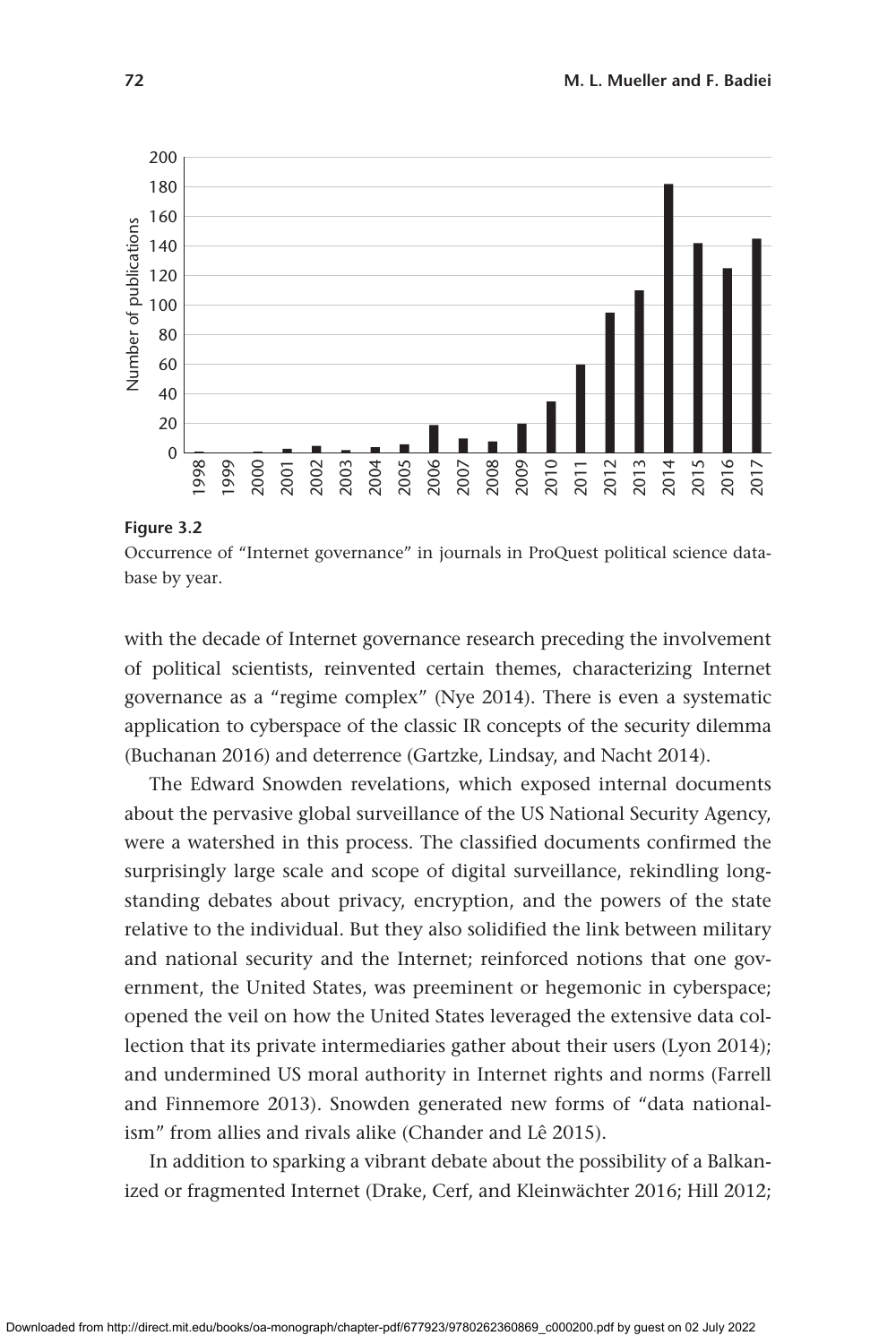Mueller 2017), the Snowden revelations contributed to a major institutional change in Internet governance—namely, the IANA transition (Becker 2019; Mueller 2014; Scholte 2016). US control of ICANN via the IANA functions contract had been controversial since the early days of WSIS. The post-Snowden crisis of legitimacy finally prompted the United States to relinquish its control of the DNS root and its contractual control of the IANA functions, owing to fears that many countries would defect from the ICANN-led Internet governance regime. The transition also brought in its wake major reforms in ICANN's accountability arrangements (Kruger 2015).

Despite its drift toward state-centric approaches, the cybersecurity literature does overlap with Internet-governance-related research on networked and multistakeholder governance. Empirical research on the actual mechanisms of cybersecurity production reveals a great deal of private action and collective action by Internet service providers, standard-setting organizations, and governments and law enforcement agencies (Asghari et al. 2015). Traditional hierarchical state action is the exception rather than the rule (Kuerbis and Badiei 2017; Schmidt 2014).

Surveillance and privacy were also key factors in the civilian debate over policy responses to the ubiquity of social media. While traditional privacy advocates adjusted their norms and policy ideas to the new conditions (Trottier 2016), neo-Marxists spoke of surveillance capitalism as a new type of economy (Zuboff 2015, 2019). The governance of data protection loomed ever larger in Internet governance, as the right to be forgotten, the breakdown of the US-Europe safe harbor agreement, and Europe's General Data Protection Regulation transformed the regulatory environment for major platforms offering free services in exchange for the value of users' data (Bennett and Raab 2017).

Data-localization laws were also analyzed as a digital trade issue. Legal scholars studied how data localization can affect digital trade and cross-border data flow, framing it as a trade barrier without achieving the desired privacy and security on the Internet (Chander and Lê 2015). Others took a different approach, discussing the legitimacy of data-localization laws by countries such as Brazil, India, China, and Russia. Assessing the tension between data localization and free trade, Selby argues that data-localization laws engage both Internet governance and international trade law (Selby 2017).

Another recent development in the field of Internet governance and trade is tech-nationalism. The US attack on Chinese telecommunications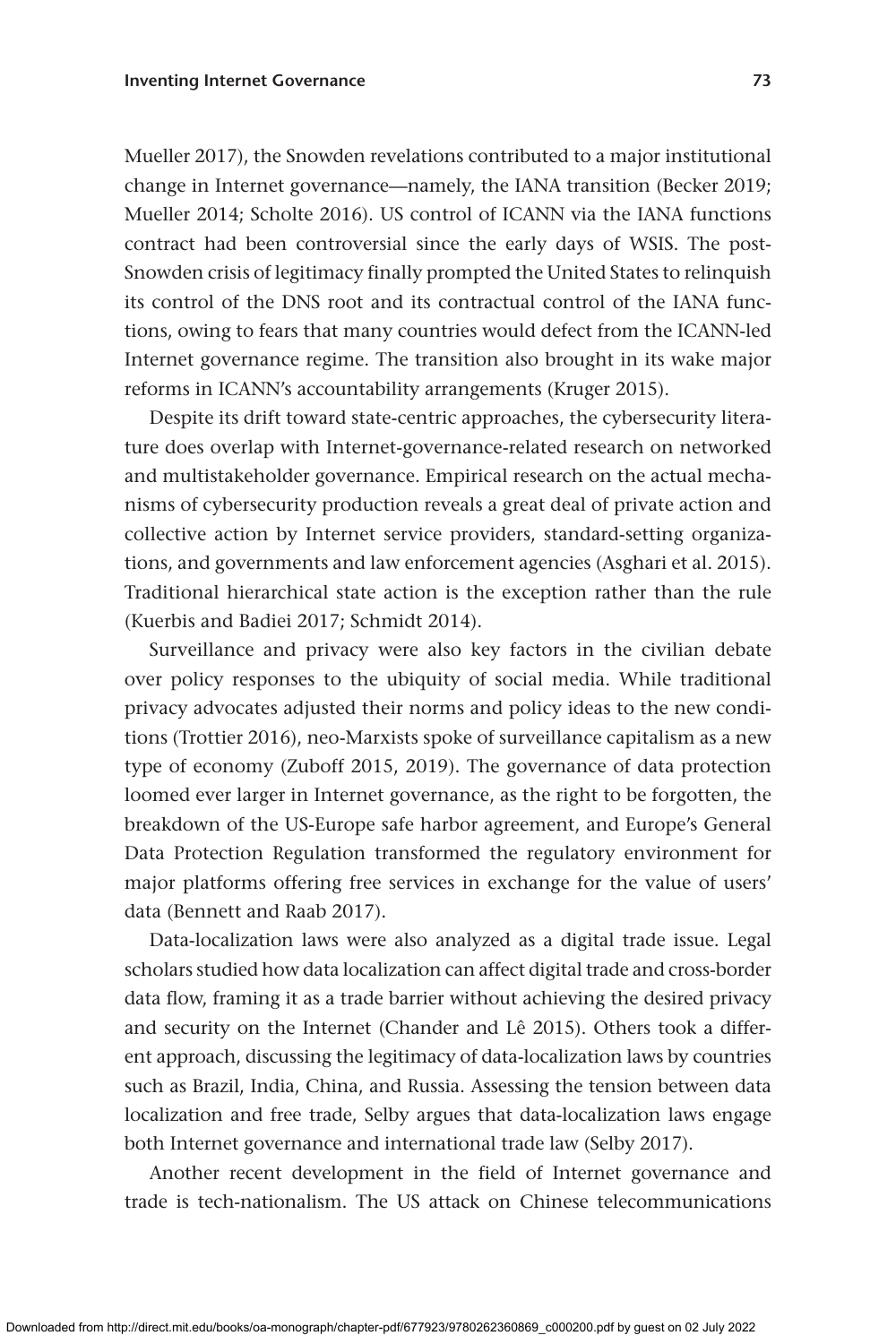equipment manufacturer Huawei pushes the next generation of mobile telecommunications into the fray of nation-state rivalry. Russia has also taken an approach to the Internet that is explicitly nationalist and sovereign (Stadnik 2019). These actions against free trade are taken in the name of national security and cybersecurity. As nations ramp up more tech-nationalistic tendencies, the effect of sanctions and trade protectionism on technologies that are used to operate the Internet might become a more prevalent research topic.

Methodologically, the field trends toward a growing use of computer science–based measurement techniques. Some of the most promising new research comes from scholars who exploit the information-generating tools of the Internet itself to compile and analyze data about the Internet. One sees reverse engineering of spyware by Deibert's Citizen Lab and efforts by researchers to gain control of the command-and-control infrastructure of a botnet. Scholars of the economics of security such as Tyler Moore and Michel van Eeten also are increasingly able to mine huge computergenerated databases of phishing activities, routing information, spam sources, and the like. It is possible to imagine a broader diffusion and further evolution of these methods to bear more directly on the problems of Internet governance. This implies a synthesis of technical knowledge and social science that is still too rare.

#### **Conclusion**

Internet governance as a label and field of study has undergone a remarkable evolution over the last 20 years. Once a term applied narrowly to debates around the control of the DNS root—and hotly contested and rejected as a label even then—it has now become an accepted designator for a broad range of policy issues, institutional developments, and geopolitical phenomena. The need to define the term even generated a special UN working group as part of a UN summit process.

Figure 3.3 provides an overview of how often "Internet governance" occurs in academic and research publication databases. The data are shown for four different disciplines: law (from LexisNexis Academic), economics (from EconLit database), political science (from ProQuest Political Science database, which includes international relations journals), and sociology (from ProQuest Sociological Abstracts). From this we can see that the field of law has shown the most consistent and sustained interest in Internet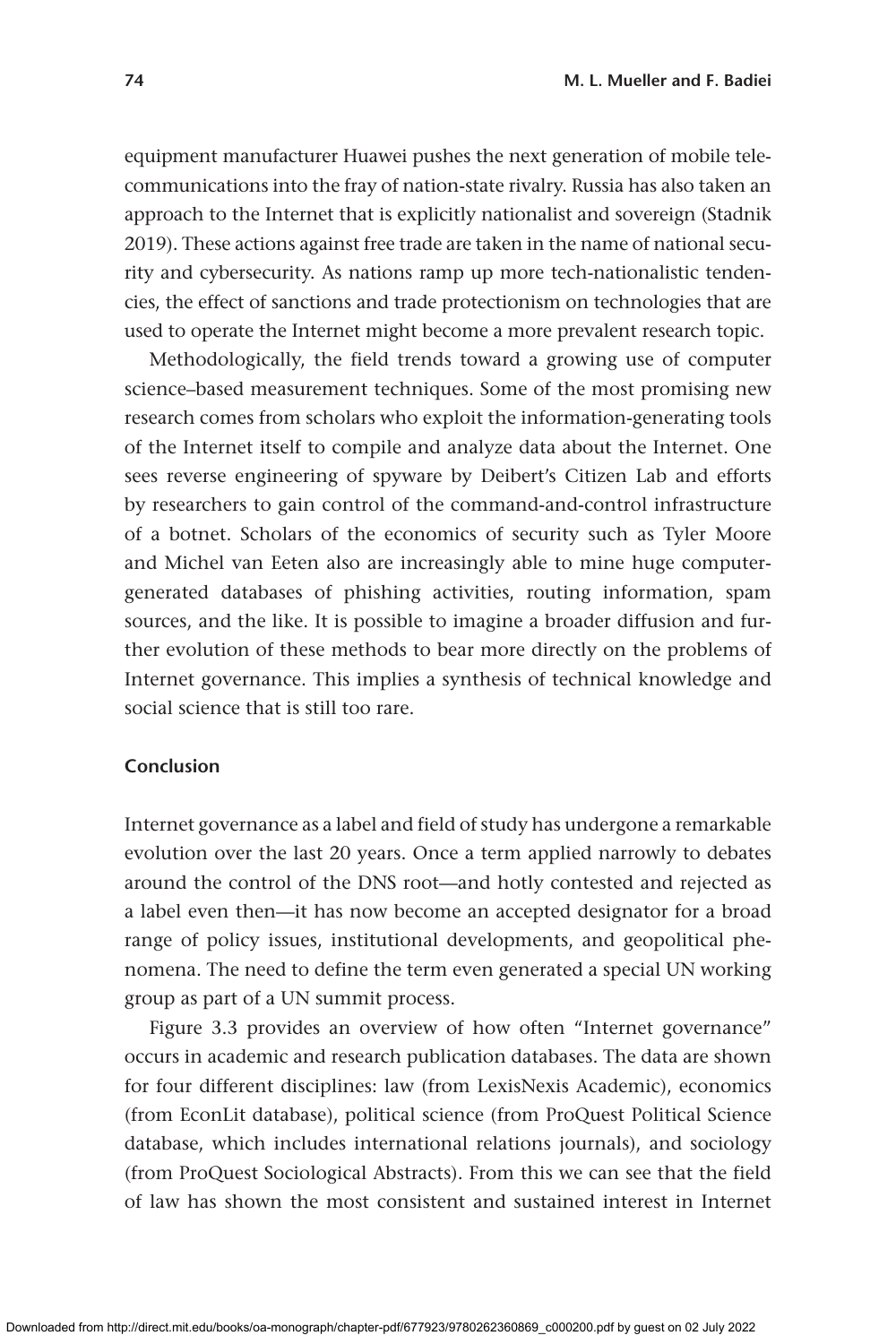



governance as a topic, ramping up quickly from 2 occurrences in 1996 to 49 in 2000 and maintaining a rate of about 40–50 publications per year since then. Since 2010, however, political science and international relations publications have dominated the field in terms of the sheer number of publications. We attribute this to the rise of cybersecurity as a policy and research preoccupation and the growing perception of Internet governance as a geopolitical issue. The amount of interest generated by cybersecurity and cyberspace governance in Internet research and political science fields testifies to the depth of the challenge Internet connectivity and computer technology poses to the traditional form of the state.

Economics and sociology, by way of contrast, have shown the least interest in the topic. Economics articles on the topic typically trickle in at 2 or 3 a year. Sociology averages around 4 articles a year, although it, like political science, shows more activity since 2010, notably a peak of 14 articles in 2014 and another spike of 10 in 2017. This is not, of course, because economists and sociologists have no interest in the social transformations caused by the Internet—it is simply that few of them frame their concerns as Internet governance. They are more focused on the evolution of Internet industries and the users and uses of the new media, respectively.

We conclude by raising an interesting but possibly uncomfortable question about the future of the field. In an article, Michel van Eeten claims that the rise of the Internet of Things and pervasive computing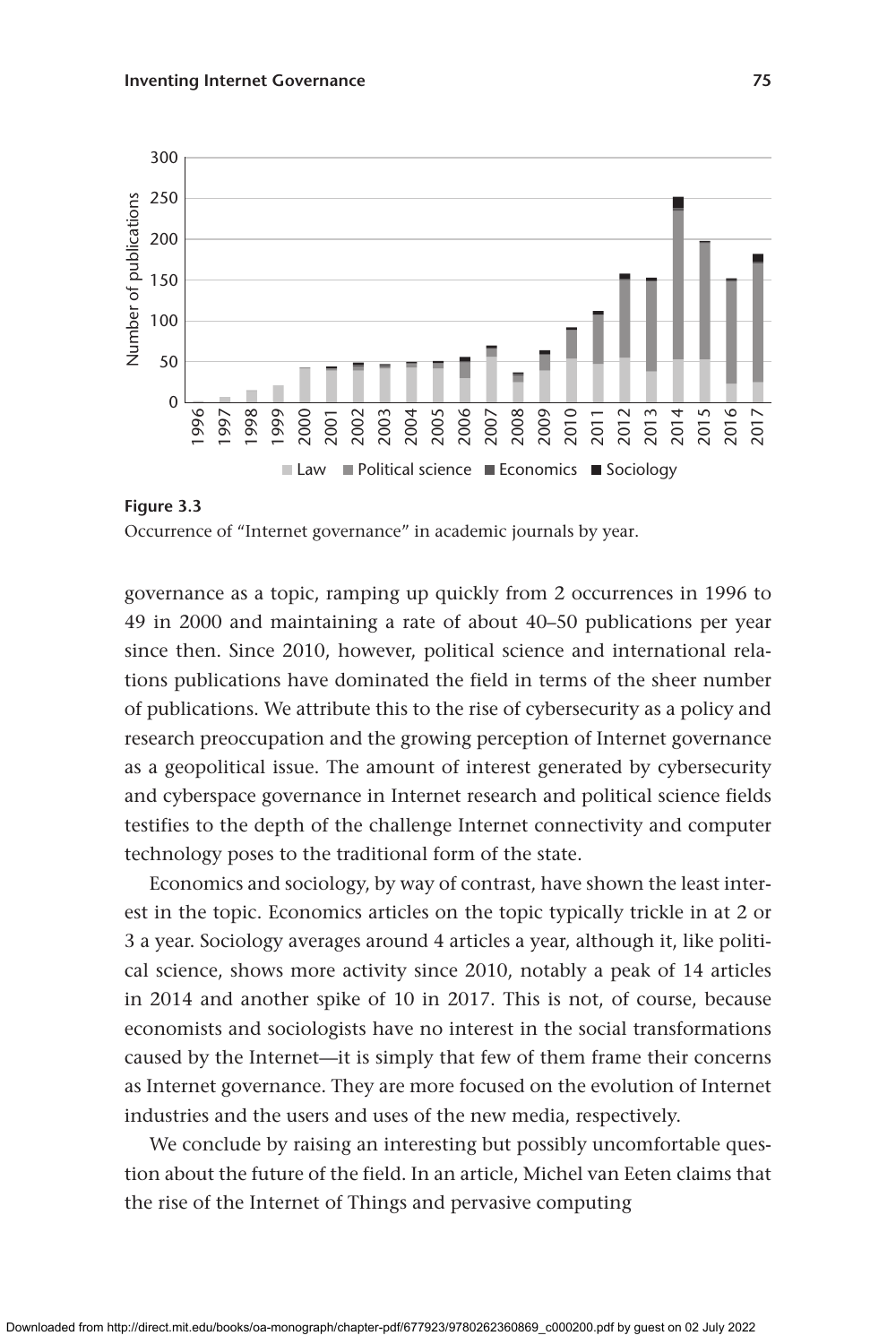signal[s] the disappearance of the distinction between devices with and without connectivity and computing capabilities. Without that distinction, it also becomes less meaningful to think about cybersecurity governance as a space with a certain structural coherence. (2017, 437)

Should the governance of Internet-connected medical devices, for example, be considered Internet governance or part of health policy? Are autonomous vehicles handled as Internet governance or transportation policy? As the Internet and connected devices become ubiquitous, it is possible that most of the governance questions will be confronted and resolved in sector-specific ways that fall outside the realm of Internet governance. If this happens, ironically, it may be that the definition and scope of Internet governance once again reverts to the narrow realm of the Internet's naming, addressing, and routing infrastructure.

#### **Notes**

1. Lessig (1999b, 1407) used the term "governance" in a very general sense, and when explaining the word he mentioned the procedures for domain name registration as an Internet governance issue.

2. The NTIA green paper that eventually led to ICANN clearly reflects this tension in the following passage: "This discussion draft, shaped by the public input described above, provides notice and seeks public comment on a proposal to improve the technical management of Internet names and addresses. It does not propose a monolithic structure for Internet governance. We doubt that the Internet should be governed by one plan or one body or even by a series of plans and bodies." "Improvement of Technical Management of Internet Names and Addresses; Proposed Rule," February 20, 1998, docket number 980212036-8036-01, retrieved from [https://www.ntia.doc.gov/federal-register-notice](https://www.ntia.doc.gov/federal-register-notice/1998/improvement-technical-management-internet-names-and-addresses-proposed-) [/1998/improvement-technical-management-internet-names-and-addresses-proposed-](https://www.ntia.doc.gov/federal-register-notice/1998/improvement-technical-management-internet-names-and-addresses-proposed-).

#### **References**

Ahlert, C. (2001). Democr@tic-Global-Governance.net: ICANN als Paradigma neuer Formen Internationaler Politik [Democr@tic-global-governance.net: ICANN as a paradigm of new forms of international government in cyberspace]. *Internationale Politik und Gesellschaft, 1*, 66–78.

Anderson, R. (2001). Why information security is hard—an economic perspective. *Proceedings of the 17th Annual Computer Security Applications Conference*. Retrieved from<http://www.cl.cam.ac.uk/~rja14/Papers/econ.pdf>

Anderson, R., & Moore, T. (2007, January). *Information security economics—and beyond*. Paper presented at the Fourth Bi-Annual Conference on the Economics of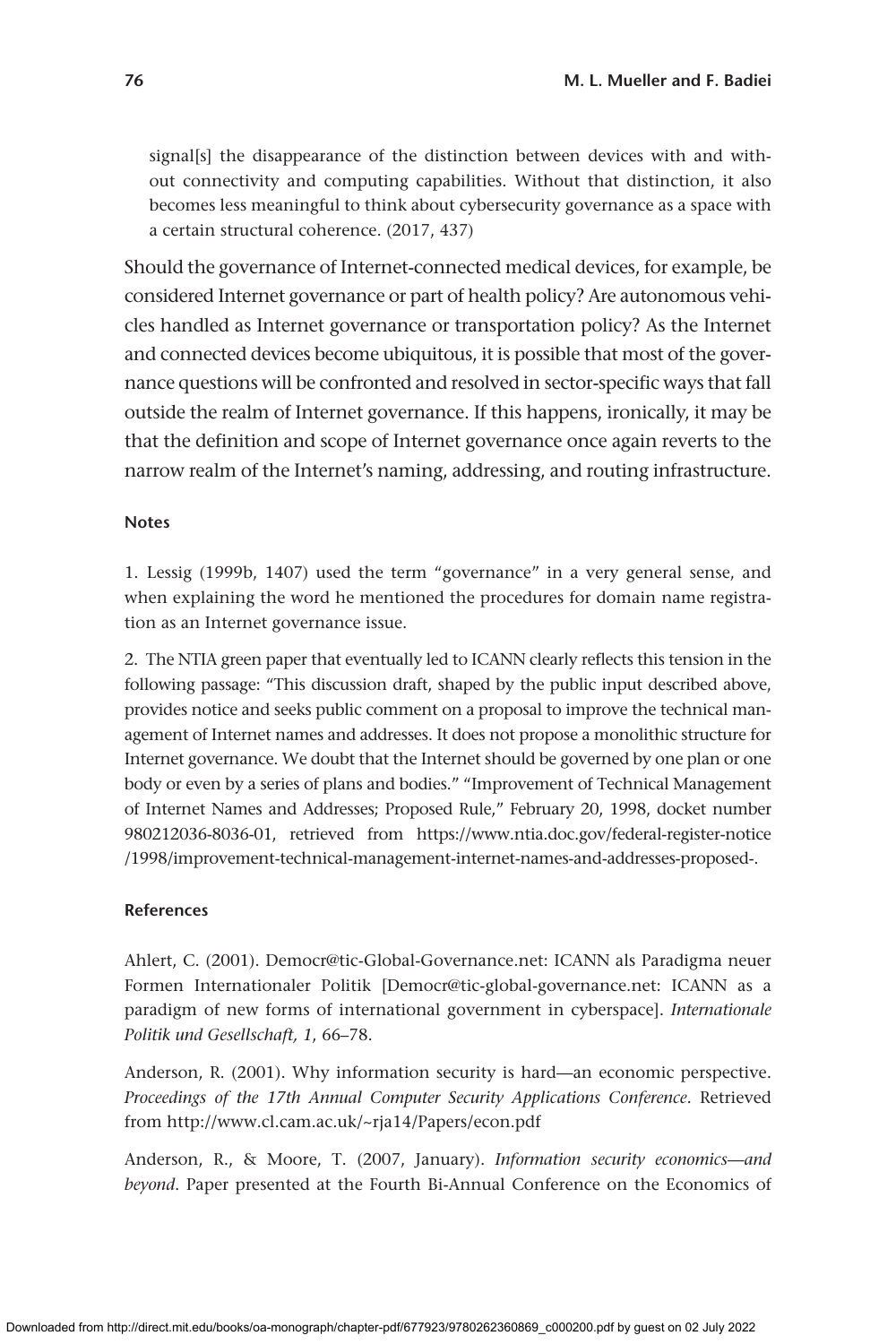the Software and Internet Industries, Toulouse, France. Retrieved from [http://www](http://www.cl.cam.ac.uk/~rja14/Papers/econ_crypto.pdf) [.cl.cam.ac.uk/~rja14/Papers/econ\\_crypto.pdf](http://www.cl.cam.ac.uk/~rja14/Papers/econ_crypto.pdf)

Arquilla, J., & Ronfeldt, D. (1993). Cyberwar is coming! *Comparative Strategy, 12*(2), 141–165.

Asghari, H., van Eeten, M. J., & Bauer, J. M. (2015). Economics of fighting botnets: Lessons from a decade of mitigation. *IEEE Security & Privacy, 13*(5), 16–23.

Barlow, J. P. (1996). *A declaration of the independence of cyberspace*. Retrieved from <https://www.eff.org/cyberspace-independence>

Becker, M. (2019). When public principals give up control over private agents: The new independence of ICANN in Internet governance. *Regulation and Governance, 13*(4), 561–576.

Benkler, Y. (2006). *The wealth of networks: How social production transforms markets and freedom*. New Haven, CT: Yale University Press.

Benkler, Y., Roberts, H., Faris, R., Solow-Niederman, A., & Etling, B. (2015). Social mobilization and the networked public sphere: Mapping the SOPA-PIPA debate. *Political Communication, 32*(4), 594–624.

Bennett, C., & Raab, C. D. (2017). Revisiting "the governance of privacy." *SSRN*. Retrieved from [https://papers.ssrn.com/sol3/papers.cfm?abstract\\_id](https://papers.ssrn.com/sol3/papers.cfm?abstract_id=2972086)=2972086

Boyle, J. (1996). *Shamans, software and spleens: Law and the construction of the information society*. Cambridge, MA: Harvard University Press.

Boyle, J. (1997). A politics of intellectual property: Environmentalism for the net? *Duke Law Journal, 47*, 87.

Braman, S. (1995). Policy for the net and the Internet. *Annual Review of Information Science and Technology, 30*, 5–75.

Bridy, A. (2010). Graduated response and the turn to private ordering in online copyright enforcement. *Oregon Law Review, 89*, 81.

Buchanan, B. (2016). *The cybersecurity dilemma: Hacking, trust and fear between nations*. Oxford, UK: Oxford University Press.

Burk, D. (1995). Trademarks along the infobahn: A first look at the emerging law of cybermarks. *Richmond Journal of Law and Technology, 1*(1), 1–6. Retrieved from [https://scholarship.richmond.edu/cgi/viewcontent.cgi?referer](https://scholarship.richmond.edu/cgi/viewcontent.cgi?referer=https://scholar.google.com/&httpsredir=1&article=1003&context=jolt)=https://scholar [.google.com/&httpsredir](https://scholarship.richmond.edu/cgi/viewcontent.cgi?referer=https://scholar.google.com/&httpsredir=1&article=1003&context=jolt)=1&article=1003&context=jolt

Cave, J., Marsden, C., Klautzer, L., Levitt, R., van Oranje, C., Rabinovich, L., & Robinson, N. (2007, March 5). Responsibility in the global information society: Towards multi-stakeholder governance. *SSRN*. Retrieved from [https://ssrn.com/abstract](https://ssrn.com/abstract=2142027)=2142027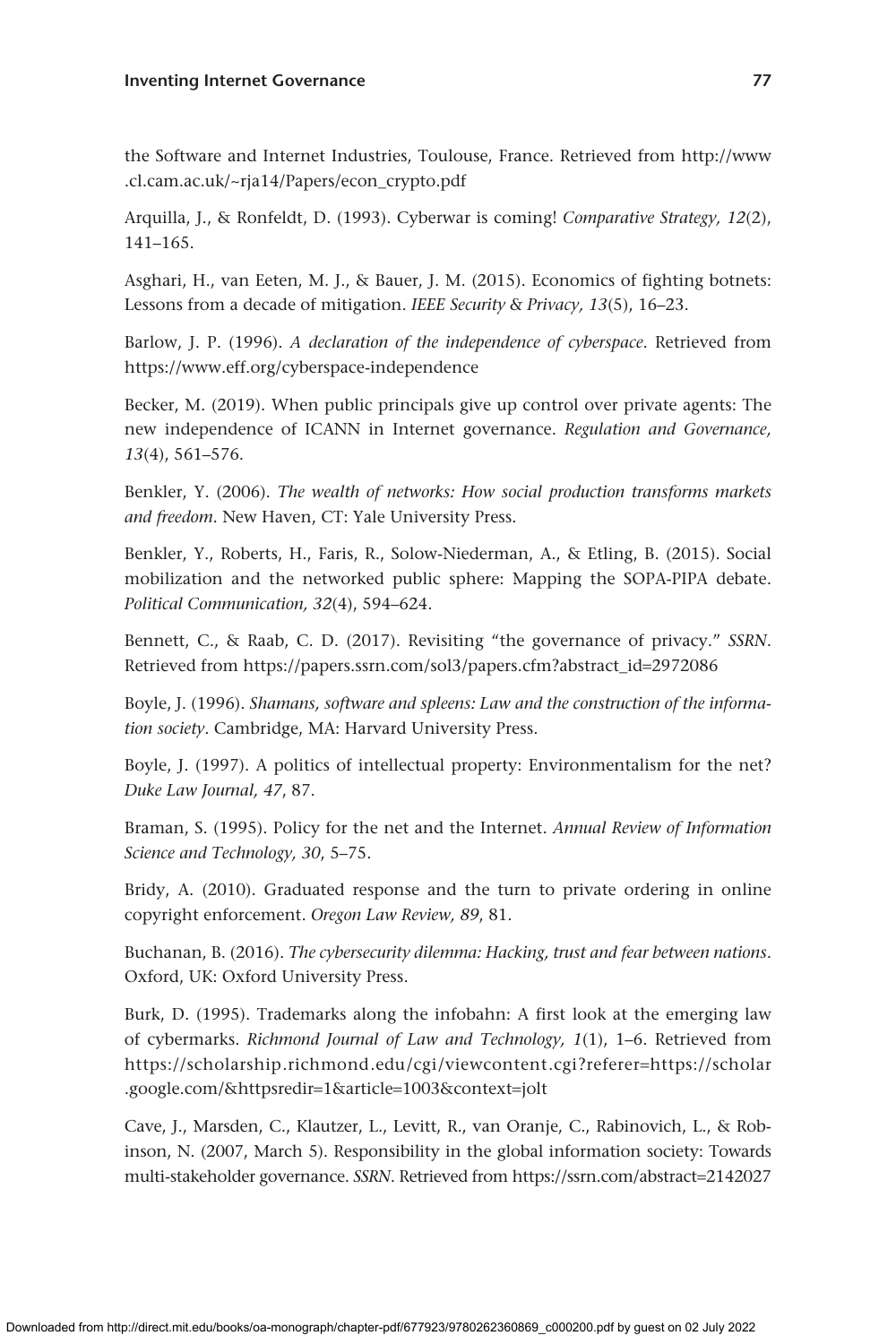Cavelty, M. D. (2007). *Cyber-security and threat politics: US efforts to secure the information age*. London, UK: Routledge.

Chander, A., & Lê, U. (2015). Data nationalism. *Emory Law Journal, 64*, 677.

Deibert, R., Palfrey, J. G., Rohozinski, R., & Zittrain, J. (Eds.). (2008). *Access denied: The practice and policy of global Internet filtering*. Cambridge, MA: MIT Press.

Deibert, R., Palfrey, J. G., Rohozinski, R., & Zittrain, J. (Eds.). (2010). *Access controlled: The shaping of power, rights and rule in cyberspace*. Cambridge, MA: MIT Press.

Deibert, R., Palfrey, J. G., Rohozinski, R., & Zittrain, J. (Eds.). (2012). *Access contested: Security, identity and resistance in Asian cyberspace*. Cambridge, MA: MIT Press.

Deibert, R. J., & Rohozinski, R. (2010). Risking security: Policies and paradoxes of cyberspace security. *International Political Sociology, 4*(1), 15–32.

DeNardis, L. (2014). *The global war for Internet governance*. New Haven, CT: Yale University Press.

DeNardis, L., & Raymond, M. (2013). Thinking clearly about multistakeholder Internet governance. *GigaNet: Global Internet Governance Academic Network, Annual Symposium 2013*. Retrieved from [https://papers.ssrn.com/sol3/papers.cfm?abstract\\_id](https://papers.ssrn.com/sol3/papers.cfm?abstract_id=2354377)=2354377

Drake, W. J. (Ed.). (2005). *Reforming Internet governance: Perspectives from the working group on Internet governance*. New York, NY: UN ICT Task Force.

Drake, W. J., Cerf, V., & Kleinwächter, W. (2016, January). *Internet fragmentation: An overview*. Future of the Internet Initiative White Paper. Retrieved from World Economic Forum website: [http://www3.weforum.org/docs/WEF\\_FII\\_Internet\\_Fragmen](http://www3.weforum.org/docs/WEF_FII_Internet_Fragmentation_An_Overview_2016.pdf) [tation\\_An\\_Overview\\_2016.pdf](http://www3.weforum.org/docs/WEF_FII_Internet_Fragmentation_An_Overview_2016.pdf)

Drezner, D. (2007). *All politics are global: Explaining international regulatory regimes*. Princeton, NJ: Princeton University Press.

Easterbrook, F. H. (1996). Cyberspace and the law of the horse. *University of Chicago Legal Forum, 1996*, 207–216.

Epstein, D., & Nonnecke, B. M. (2016). Multistakeholderism in praxis: The case of the regional and national Internet Governance Forum (IGF) initiatives. *Policy & Internet, 8*, 148–173. doi:10.1002/poi3.116

Farrell, H. (2003). Constructing the international foundations of e-commerce—the EU-US safe harbor arrangement. *International Organization, 57*(2), 277–306.

Farrell, H., & Finnemore, M. (2013). The end of hypocrisy: American foreign policy in the age of leaks. *Foreign Affairs, 92*(6), 22–26.

Froomkin, A. M. (2000). Wrong turn in cyberspace: Using ICANN to route around the APA and the Constitution. *Duke Law Journal, 50*(1), 17–186.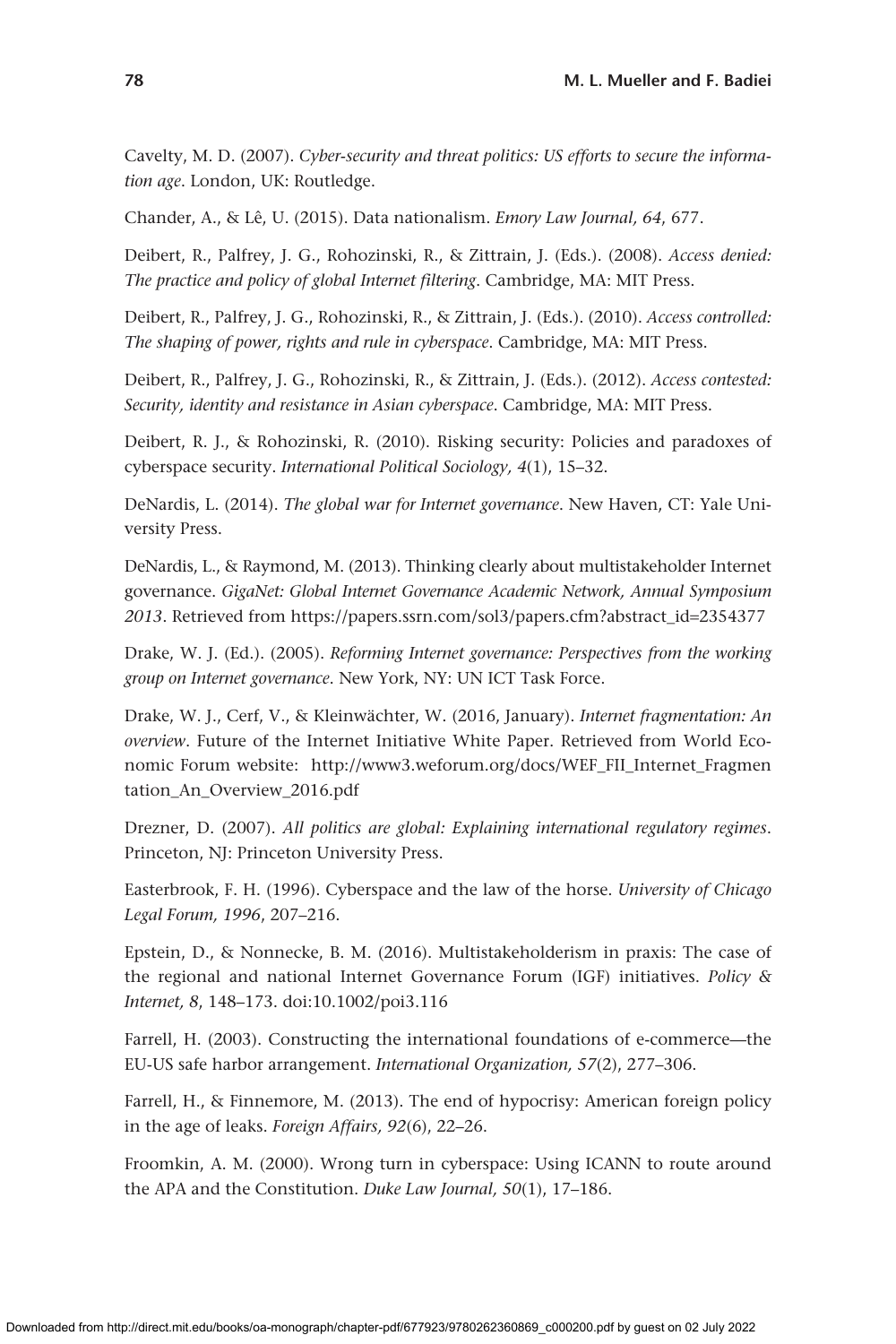Froomkin, A. M. (2002). ICANN's UDRP: Its causes and partial cures. *Brooklyn Law Review, 67*(3), 605–718.

Galloway, J., & Komaitis, K. (2005). Like Alice in Wonderland: Applying EC competition principles in the case of domain names. *Journal of Information, Law and Technology, 2005*(2 & 3). Retrieved from [https://warwick.ac.uk/fac/soc/law/elj/jilt/2005\\_2](https://warwick.ac.uk/fac/soc/law/elj/jilt/2005_2-3/galloway-komaitis) [-3/galloway-komaitis](https://warwick.ac.uk/fac/soc/law/elj/jilt/2005_2-3/galloway-komaitis)

Gartzke, E., Lindsay, J., & Nacht, M. (2014, March). *Cross-domain deterrence: Strategy in an era of complexity*. Paper presented at the International Studies Association Annual Meeting, Toronto, Canada.

Goldsmith, J. (1998). Against cyber-anarchy. *University of Chicago Law Review, 65*(4), 1199–1250.

Goldsmith, J., & Wu, T. (2006). *Who controls the Internet? Illusions of a borderless world*. New York, NY: Oxford University Press.

Hardy, I. T. (1994). The proper legal regime for "cyberspace." *University of Pittsburgh Law Review, 55*, 993–1055.

Hill, J. F. (2012). Internet fragmentation: Highlighting the major technical, governance and diplomatic challenges for US policy makers. *SSRN*. Retrieved from [https://](https://papers.ssrn.com/sol3/papers.cfm?abstract_id=2439486) [papers.ssrn.com/sol3/papers.cfm?abstract\\_id](https://papers.ssrn.com/sol3/papers.cfm?abstract_id=2439486)=2439486

Hofmann, J. (2005). Internet Governance: Zwischen staatlicher Autoritat und privater Koordination. *Internationale Politik und Gesellschaft, 3*, 10–29.

Hofmann, J., Katzenbach, C., & Gollack, K. (2016). Between coordination and regulation: Finding the governance in Internet governance. *New Media and Society, 19* (9), 1406–1423.

Horten, M. (2012). *The copyright enforcement enigma: Internet politics and the 'telecoms package.'* UK: Palgrave MacMillan.

Johnson, D. R., & Post, D. (1996). Law and borders: The rise of law in cyberspace. *Stanford Law Review, 48*, 1367.

Johnson, D. R., & Post, D. (1997). And how shall the net be governed? A meditation on the relative virtues of decentralized, emergent law. In B. Kahin & J. H. Keller (Eds.), *Coordinating the Internet* (pp. 62–91). Cambridge, MA: MIT Press.

Kahin, B., & Keller, J. H. (Eds.). (1997). *Coordinating the Internet*. Cambridge, MA: MIT Press.

Klein, H. (2001). Global democracy and the ICANN elections. *Info, 3*(4), 255–257.

Klein, H. (2004). Understanding WSIS: An institutional analysis of the UN world summit on the information society. *Information Technology and International Development, 1*(3–4), 3–14.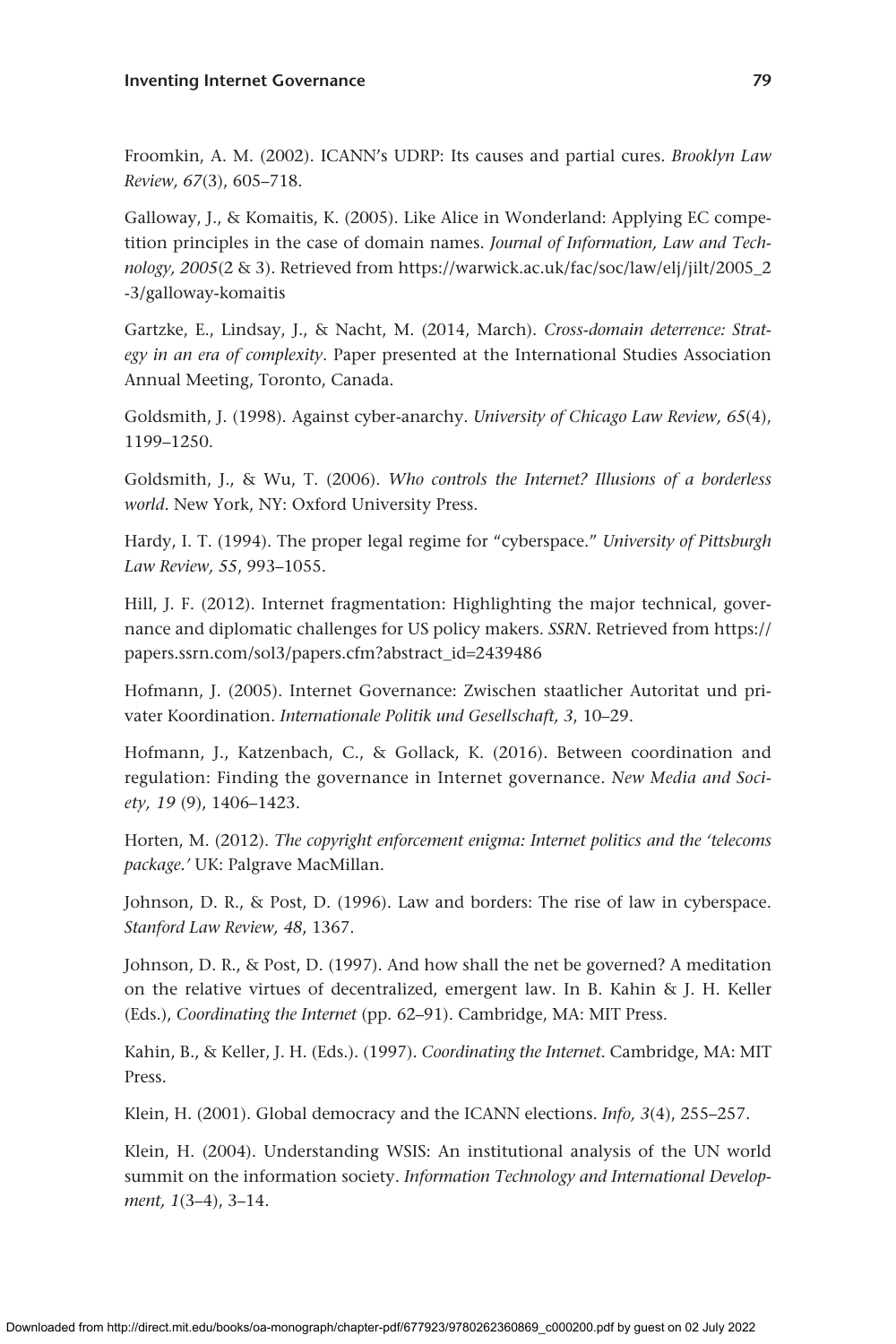Kleinwächter, W. (2000). ICANN between technical mandate and political challenges. *Telecommunications Policy, 24*(6), 553–565.

Kleinwächter, W. (2001). The silent subversive: ICANN and the new global governance. *Info, 3*(4), 259–278.

Kleinwächter, W. (2004). Beyond ICANN vs ITU? How WSIS tries to enter the new territory of Internet governance. *Gazette, 66*(3–4), 233–251.

Kowack, G. (1995). Internet governance and the emergence of global civil society. *IEEE Communications Magazine, 35*(5), 52–57.

Kranich, N. (2004). *The information commons: A public policy report* (No. 4). New York, NY: Free Expression Policy Project, Brennan Center for Justice, NYU School of Law.

Krasner, S. D. (1983). *International regimes*. Ithaca, NY: Cornell University Press.

Kruger, L. G. (2016, September). The future of Internet governance: Should the United States relinquish its authority over ICANN? (CRS Report R44022). *Congressional Research Service*. Retrieved from <https://fas.org/sgp/crs/misc/R44022.pdf>

Kuerbis, B., and Badiei, F. (2017). Mapping the cybersecurity institutional landscape. *Digital Policy, Regulation and Governance, 19*(6), 466–492.

Leberknight, C., Chiang, M., Poor, H. V., Wong, F. (2010, December 31). *A taxonomy of Internet censorship and anti-censorship*. Draft Version. Retrieved from [http://www](http://www.princeton.edu/~chiangm/anticensorship.pdf) [.princeton.edu/~chiangm/anticensorship.pdf](http://www.princeton.edu/~chiangm/anticensorship.pdf)

Leib, V. (2002). ICANN-EU can't: Internet governance and Europe's role in the formation of the Internet Corporation for Assigned Names and Numbers (ICANN). *Communication Abstracts, 25*(6), 755–909.

Lemley, M. A. (2007). Rationalizing Internet safe harbors. *Journal of Telecommunications and High Technology Law, 6*, 101.

Lessig, L. (1999a). *Code and other laws of cyberspace*. New York, NY: Basic Books.

Lessig, L. (1999b). Open code and open societies: Values of Internet governance. *Chicago-Kent Law Review, 74*, 1405.

Lessig, L. (2005). *Free culture: The nature and future of creativity*. New York, NY: Penguin.

Lewis, P. H. (1994, October 24). U.S. begins privatizing Internet's operations. *The New York Times*.

Levinson, N. S. (2002). Internet governance and institutional change. *The Tocqueville Review/La Revue Tocqueville, 23*(2), 125–141.

Levinson, N., & Smith, H. (2008, August 28). *The Internet governance ecosystem: Assessing multistakeholderism and change*. Paper presented at the American Political Science Association 2008 Annual Meeting, Hynes Convention Center, Boston. Retrieved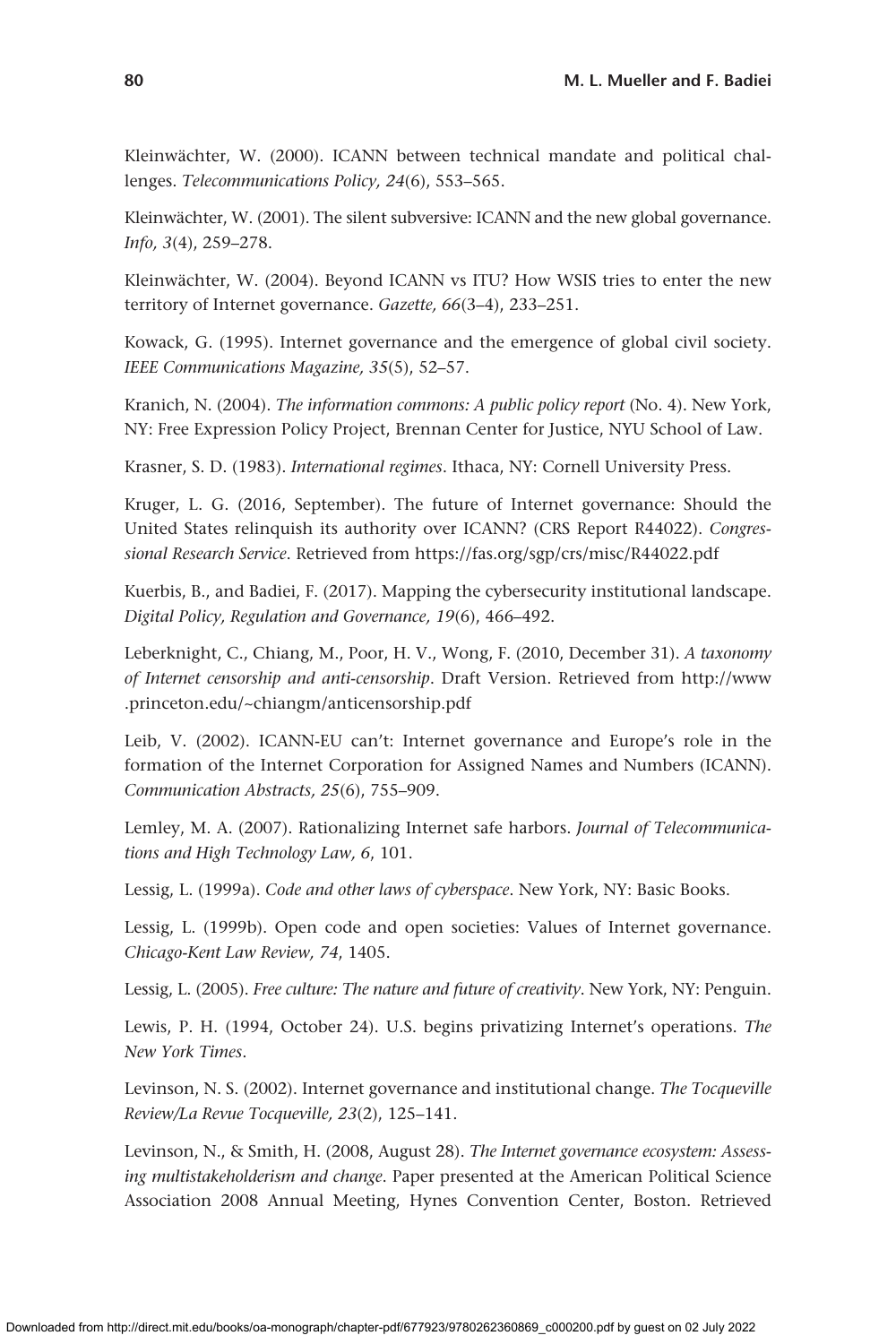from [http://195.130.87.21:8080/dspace/bitstream/123456789/1020/1/The%20inter](http://195.130.87.21:8080/dspace/bitstream/123456789/1020/1/The%20internet%20governance%20ecosystem%20assessing%20multistakeholderism%20and%20change.pdf) [net%20governance%20ecosystem%20assessing%20multistakeholderism%20and%20](http://195.130.87.21:8080/dspace/bitstream/123456789/1020/1/The%20internet%20governance%20ecosystem%20assessing%20multistakeholderism%20and%20change.pdf) [change.pdf](http://195.130.87.21:8080/dspace/bitstream/123456789/1020/1/The%20internet%20governance%20ecosystem%20assessing%20multistakeholderism%20and%20change.pdf)

Lyon, D. (2014). Surveillance, Snowden, and big data: Capacities, consequences, critique. *Big Data & Society, 1*(2). doi:10.1177/2053951714541861

MacLean, D. (Ed.). (2004). *Internet governance: A grand collaboration*. New York, NY: UN ICT Task Force.

Malcolm, J. (2008). *Multi-stakeholder governance and the Internet Governance Forum*. Wembley, Australia: Terminus Press.

Mann, R. J., and Belzley, S. R. (2005). The promise of Internet intermediary liability. *William and Mary Law Review, 47*, 239.

May, C. (2007). The World Intellectual Property Organization and the development agenda. *Global Governance: A Review of Multilateralism and International Organizations, 13*(2), 161–170.

Moore, T. (2008). *Cooperative attack and defense in distributed networks* (Report No. UCAM-CL-TR-718). Cambridge, UK: University of Cambridge Computer Laboratory.

Mueller, M. (2002). *Ruling the root: Internet governance and the taming of cyberspace*. Cambridge, MA: MIT Press.

Mueller, M. (2010). *Networks and states: The global politics of Internet governance*. Cambridge, MA: MIT Press.

Mueller, M. (2014). Detaching Internet governance from the state: Globalizing the IANA. *Georgetown Journal of International Affairs*, 35–44.

Mueller, M. (2017). *Will the Internet fragment? Sovereignty, globalization and cyberspace*. London, UK: Polity.

Mueller, M., Kuehn, A., & Santoso, S. M. (2012). Policing the network: Using DPI for copyright enforcement. *Surveillance & Society, 9*(4), 348–364.

Nye, J. S. (2014). *The regime complex for managing global cyber activities*. Global Commission on Internet Governance Paper Series (Paper no. 1). Centre for International Governance Innovation/Chatham House. Retrieved from [https://www.cigionline](https://www.cigionline.org/sites/default/files/gcig_paper_no1.pdf) [.org/sites/default/files/gcig\\_paper\\_no1.pdf](https://www.cigionline.org/sites/default/files/gcig_paper_no1.pdf)

O'Mahony, S. (2003). Guarding the commons: How community managed software projects protect their work. *Research Policy, 32*(7), 1179–1198.

O'Siochru, S. (2004). Civil society participation in the WSIS process: Promises and reality. *Continuum: Journal of Media & Cultural Studies, 18*(3), 330–344.

Padovani, C., & Tuzzi, A. (2004). Global civil society and the world summit on the information society: Reflections on global governance, participation and the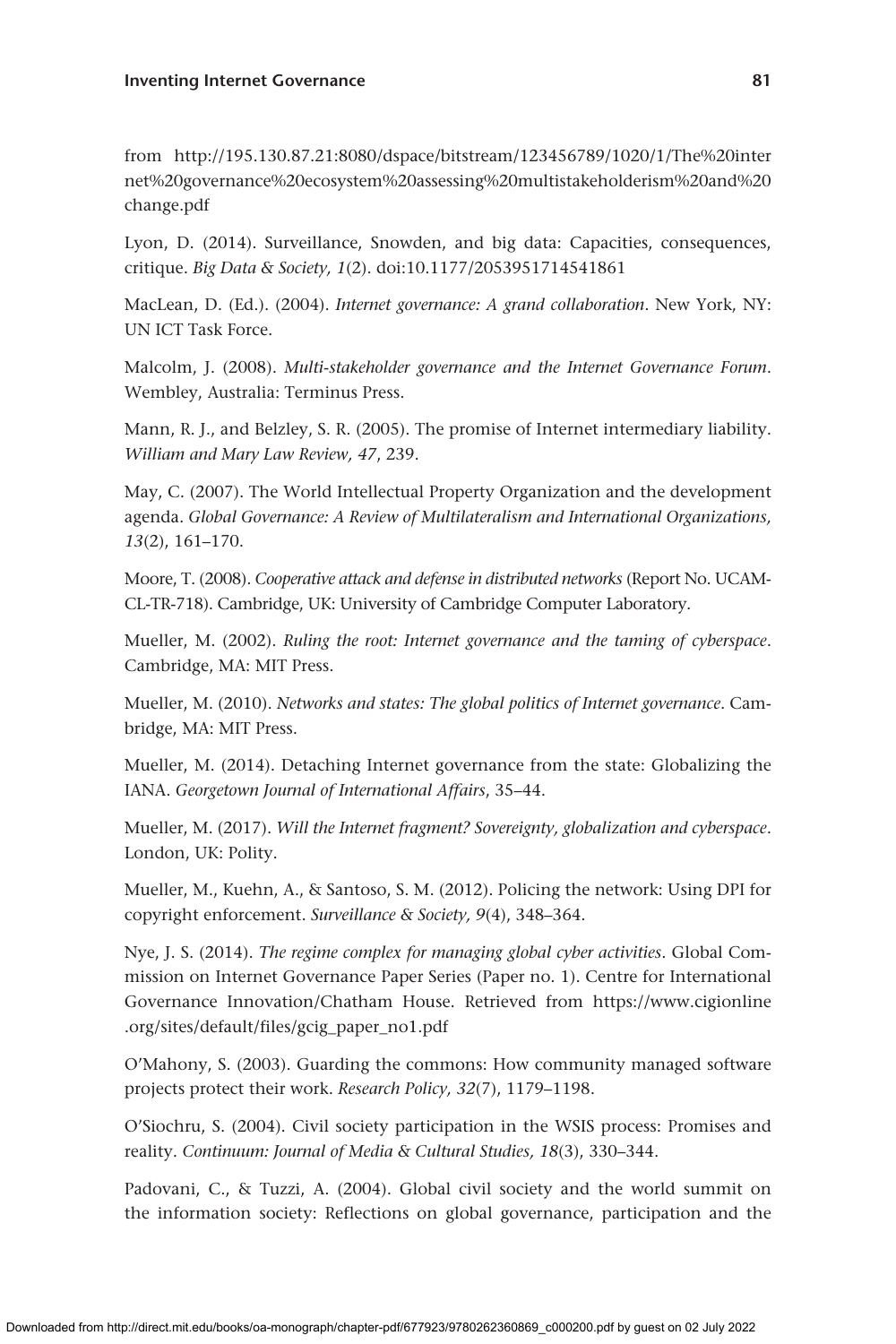changing scope of political action. *Social Science Research Council*. Retrieved from [https://ecpr.eu/Filestore/PaperProposal/268396ec-ddf8-4df3-bd32-763d314d6c65](https://ecpr.eu/Filestore/PaperProposal/268396ec-ddf8-4df3-bd32-763d314d6c65.pdf) [.pdf](https://ecpr.eu/Filestore/PaperProposal/268396ec-ddf8-4df3-bd32-763d314d6c65.pdf)

Palfrey, J. (2004). The end of the experiment: How ICANN's foray into global Internet democracy failed. *Harvard Journal of Law & Technology, 17*(2)

Perritt, H. H., Jr. (1996). Jurisdiction in cyberspace. *Villanova Law Review, 41*, 1.

Raboy, M. (2004). The WSIS as a political space in global media governance. *Continuum: Journal of Media & Cultural Studies, 18*(3), 345–359.

Raymond, E. S. (2001). *The cathedral and the bazaar: Musings on Linux and open source by an accidental revolutionary* (Rev. ed.). Cambridge, MA: O'Reilly.

Resnick, D. (1997). Politics on the Internet: The normalization of cyberspace. *New Political Science*, 47–68.

Resnick, P., & Miller, J. (1996). PICS: Internet access controls without censorship. *Communications of the ACM, 39*(10), 87–93.

Samuelson, P. (1996). The copyright grab. *Wired*. Available at [http://works.bepress](http://works.bepress.com/pamela_samuelson/240/) [.com/pamela\\_samuelson/240/](http://works.bepress.com/pamela_samuelson/240/)

Schmidt, A. (2014). Hierarchies in networks: Emerging hybrids of networks and hierarchies for producing Internet security. In *Cyberspace and international relations* (pp. 181–202). Berlin, Germany: Springer.

Scholte, J. A. (2016). Process and power in Internet governance. Reflections on the IANA transition. *RIPE, Amsterdam*. Available at [https://ripe72.ripe.net/presentations](https://ripe72.ripe.net/presentations/20-ripe-72.pdf) [/20-ripe-72.pdf](https://ripe72.ripe.net/presentations/20-ripe-72.pdf)

Segal, A. (2016). *The hacked world order: How nations fight, trade, maneuver, and manipulate in the digital age*. New York, NY: PublicAffairs.

Selby, J. (2017). Data localization laws: Trade barriers or legitimate responses to cybersecurity risks, or both? *International Journal of Law and Information Technology, 25*(3), 213–232.

Sell, S. K. (2013). Revenge of the "nerds": Collective action against intellectual property maximalism in the global information age. *International Studies Review, 15*(1), 67–85.

Sørenson, E., & Torfing, J. (Eds.). (2007). *Theories of democratic network governance*. Basingstoke, UK: Palgrave Macmillan.

Souter, D. (2007). Whose summit? Whose information society? Developing countries and civil society at the world summit on the information society. Association for Progressive Communications. Retrieved from [http://www.apc.org/en/pubs/manuals](http://www.apc.org/en/pubs/manuals/governance/all/whose-summit-whose-information-society) [/governance/all/whose-summit-whose-information-society](http://www.apc.org/en/pubs/manuals/governance/all/whose-summit-whose-information-society)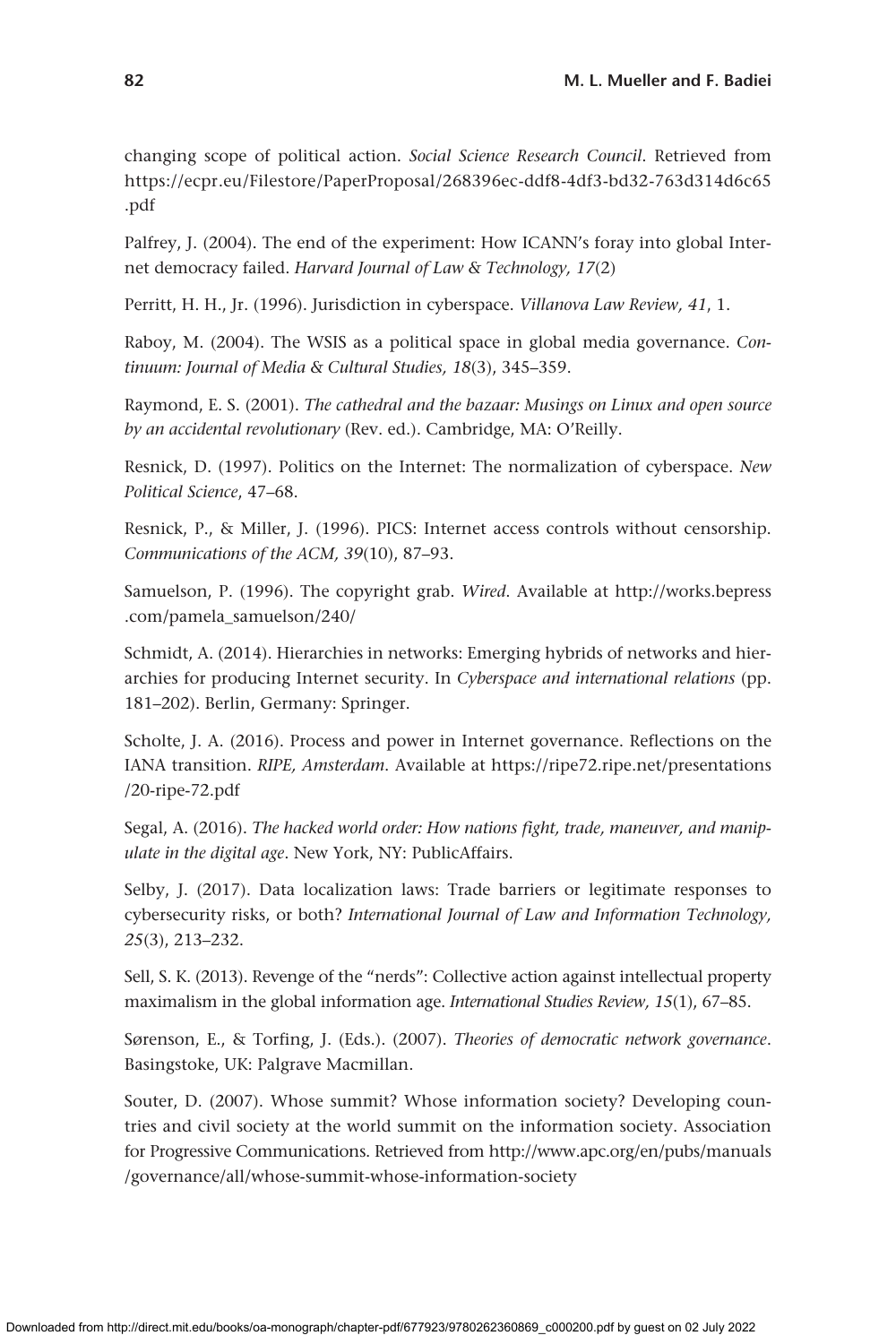Stadnik, I. (2019). Sovereign RUnet: What does it mean? Internet Governance Project, Georgia Institute of Technology. Retrieved from [https://www.internetgovernance](https://www.internetgovernance.org/research/sovereign-runet-what-does-it-mean/) [.org/research/sovereign-runet-what-does-it-mean/](https://www.internetgovernance.org/research/sovereign-runet-what-does-it-mean/)

Stallman, R. (2002). Free software, free society: Selected essays of Richard M. Stallman. Boston, MA: Free Software Foundation.

Trottier, D. (2016). Social media as surveillance: Rethinking visibility in a converging world. London, UK: Routledge.

UNDP. (1997). Human Development Report, 1997. New York, NY: United Nations Development Program.

van Eeten, M. J. (2017). Patching security governance: An empirical view of emergent governance mechanisms for cybersecurity. *Digital Policy, Regulation and Governance, 19*, 6.

van Eeten, M. J., and Mueller, M. (2013). Where is the governance in Internet governance? *New Media & Society, 15*(5), 720–736.

Wagner, B. (2016). *Global free expression—governing the boundaries of Internet content*. Switzerland: Springer International Publishing.

Weber, S. (2004). *The success of open source*. Cambridge, MA: Harvard University Press.

Weinberg, J. (2000). ICANN and the problem of legitimacy. *Duke Law Journal, 50*, 187.

Weinberg, J. (2001). Geeks and Greeks, *Info, 3*(4) 313–332.

Weinberg, J. (2011). Governments, privatization, and privatization: ICANN and the GAC. *Michigan Telecommunications and Technology Law Review, 18*, 1.

Wolfgarten, S. (2005). *Investigating large-scale Internet content filtering*. (Unpublished master's thesis). Dublin City University, Ireland. Retrieved from [http://citeseerx.ist](http://citeseerx.ist.psu.edu/viewdoc/download?doi=10.1.1.133.5778&rep=rep1&type=pdf) [.psu.edu/viewdoc/download?doi](http://citeseerx.ist.psu.edu/viewdoc/download?doi=10.1.1.133.5778&rep=rep1&type=pdf)=10.1.1.133.5778&rep=rep1&type=pdf

Wu, T. S. (1997). Cyberspace sovereignty? The Internet and the international system. *Harvard Journal of Law and Technology, 10*(3), 647–666.

Zuboff, S. (2015). Big other: Surveillance capitalism and the prospects of an information civilization. *Journal of Information Technology, 30*(1), 75–89.

Zuboff, S. (2019). *The age of surveillance capitalism: The fight for the future at the new frontier of power*. New York, NY: Profile Books.